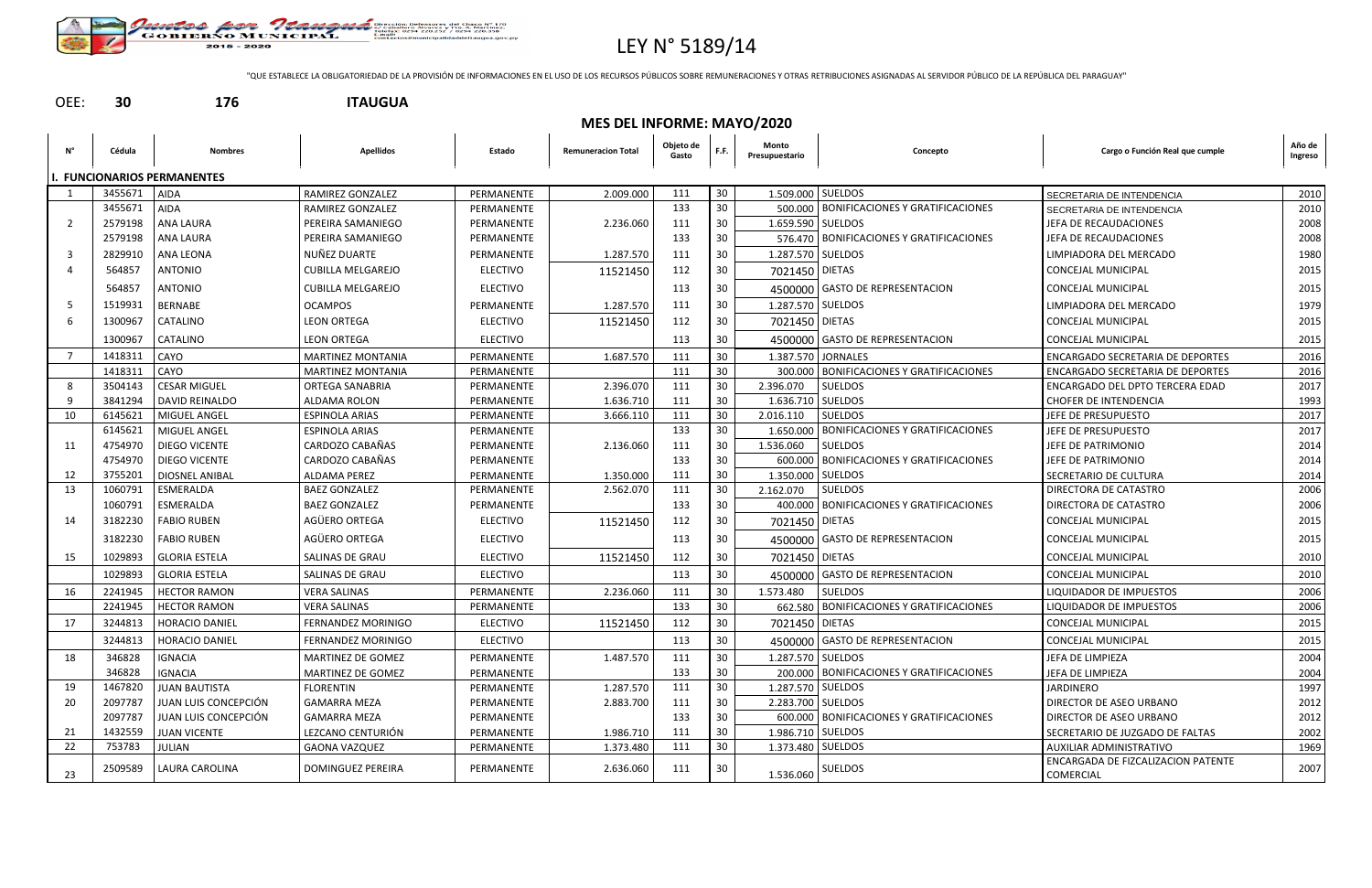|    | 2509589            | LAURA CAROLINA                               | <b>DOMINGUEZ PEREIRA</b>               | PERMANENTE                         |            | 133        | 30              | 1.100.000        | <b>BONIFICACIONES Y GRATIFICACIONES</b>      | <b>ENCARGADA DE FIZCALIZACION PATENTE</b><br>COMERCIAL           | 2007         |
|----|--------------------|----------------------------------------------|----------------------------------------|------------------------------------|------------|------------|-----------------|------------------|----------------------------------------------|------------------------------------------------------------------|--------------|
| 24 | 650587             | LOURDES JACQUELINE                           | VILLALBA REGUNEGA                      | PERMANENTE                         | 4.062.070  | 111        | 30              |                  | 2.862.070 SUELDOS                            | <b>DIRECTORA DE CULTURA</b>                                      | 2006         |
|    | 650587             | LOURDES JACQUELINE                           | VILLALBA REGUNEGA                      | PERMANENTE                         |            | 133        | 30              |                  | 1.600.000   BONIFICACIONES Y GRATIFICACIONES | DIRECTORA DE CULTURA                                             | 2006         |
| 25 | 367477             | LUCIANO                                      | <b>CABRERA PALACIOS</b>                | <b>ELECTIVO</b>                    | 11521450   | 112        | 30              | 7021450 DIETAS   |                                              | CONCEJAL MUNICIPAL                                               | 2015         |
|    | 367477             | LUCIANO                                      | <b>CABRERA PALACIOS</b>                | <b>ELECTIVO</b>                    |            | 113        | 30              |                  | 4500000 GASTO DE REPRESENTACION              | <b>CONCEJAL MUNICIPAL</b>                                        | 2015         |
| 26 | 4328779            | LUCIANO                                      | SALINAS JARA                           | <b>ELECTIVO</b>                    | 11521450   | 112        | 30              | 7021450 DIETAS   |                                              | <b>CONCEJAL MUNICIPAL</b>                                        | 2015         |
|    | 4328779            | LUCIANO                                      | SALINAS JARA                           | <b>ELECTIVO</b>                    |            | 113        | 30              |                  | 4500000 GASTO DE REPRESENTACION              | <b>CONCEJAL MUNICIPAL</b>                                        | 2015         |
| 27 | 2103146            | LUIS ALBERTO                                 | <b>ALVAREZ ISASI</b>                   | PERMANENTE                         | 3.662.070  | 111        | 30              |                  | 2.162.070 SUELDOS                            | <b>ENCARGADO DE DOC</b>                                          | 2006         |
|    | 2103146            | <b>LUIS ALBERTO</b>                          | <b>ALVAREZ ISASI</b>                   | PERMANENTE                         |            | 133        | 30              |                  | 1.500.000   BONIFICACIONES Y GRATIFICACIONES | <b>ENCARGADO DE DOC</b>                                          | 2006         |
| 28 | 1551213            | LUIS GONZAGA                                 | <b>TORRES ALFONSO</b>                  | PERMANENTE                         | 2.362.070  | 111        | 30              |                  | 2.162.070 SUELDOS                            | <b>AUXILIAR DE TRANSITO</b>                                      | 2007         |
|    | 1551213            | LUIS GONZAGA                                 | <b>TORRES ALFONSO</b>                  | PERMANENTE                         |            | 133        | 30              |                  | 200.000   BONIFICACIONES Y GRATIFICACIONES   | <b>AUXILIAR DE TRANSITO</b>                                      | 2007         |
|    |                    | 4881284 MARIA LIZ                            | <b>SALINAS SOSA</b>                    | PERMANENTE                         | 2136060    | 111        | -30             |                  | 1536060 SUELDOS                              | <b>ENCARGADA DE PRESUPUESTO</b>                                  |              |
|    |                    | 4881284 MARIA LIZ                            | SALINAS SOSA                           | PERMANENTE                         |            | 133   30   |                 |                  | 600000   BONIFICACIONES Y GRATIFICACIONES    | <b>ENCARGADA DE PRESUPUESTO</b>                                  |              |
| 29 | 3718511            | MARIO GUSTAVO                                | <b>ORTIZ BOGARIN</b>                   | <b>ELECTIVO</b>                    | 11521450   | 112        | 30              | 7021450 DIETAS   |                                              | CONCEJAL MUNICIPAL                                               | 2015         |
|    | 3718511            | MARIO GUSTAVO                                | <b>ORTIZ BOGARIN</b>                   | <b>ELECTIVO</b>                    |            | 113        | 30              |                  | 4500000 GASTO DE REPRESENTACION              | <b>CONCEJAL MUNICIPAL</b>                                        | 2015         |
|    |                    |                                              |                                        |                                    |            |            |                 | 5.183.100        | <b>DIETAS</b>                                |                                                                  |              |
| 30 | 1769540            | MIGUEL ANGEL<br>MIGUEL ANGEL                 | MEZA ACOSTA                            | <b>ELECTIVO</b>                    | 13.751.100 | 112        | 30              |                  | 4.000.000   BONIFICACIONES Y GRATIFICACIONES | INTENDENTE MUNICIPAL 2015/2020                                   | 2015<br>2015 |
|    | 1769540<br>1769540 | MIGUEL ANGEL                                 | MEZA ACOSTA<br>MEZA ACOSTA             | <b>ELECTIVO</b><br><b>ELECTIVO</b> |            | 133<br>113 | 30<br>30        |                  | 4.568.000 GASTO DE REPRESENTACION            | INTENDENTE MUNICIPAL 2015/2020<br>INTENDENTE MUNICIPAL 2015/2020 | 2015         |
| 31 | 1291426            | <b>MIRIAN VIOLETA</b>                        | SALINAS SOSA                           | <b>ELECTIVO</b>                    | 11.521.450 | 112        | 30              | 7.021.450 DIETAS |                                              | <b>CONCEJAL MUNICIPAL</b>                                        | 2010         |
|    | 1291426            | <b>MIRIAN VIOLETA</b>                        | SALINAS SOSA                           | <b>ELECTIVO</b>                    |            | 113        | 30              |                  | 4.500.000 GASTO DE REPRESENTACION            | <b>CONCEJAL MUNICIPAL</b>                                        | 2010         |
|    |                    |                                              |                                        |                                    |            |            |                 |                  |                                              | SECRETARIA DE DIRECCION DE SALUBRIDAD E                          |              |
| 32 | 6616571            | MIRNA ELIZABETH                              | RODAS ALCARAZ                          | PERMANENTE                         | 1.400.370  | 111        | 30              | 1.400.370        | SUELDOS                                      | HIGIENE                                                          | 2014         |
| 33 | 5401266            |                                              |                                        |                                    |            |            | 30              |                  | <b>SUELDOS</b>                               | SECRETARIA DE LA DIRECCION DE RECURSOS                           |              |
|    |                    | NOELIA TERESITA                              | SANTACRUZ BOGARIN                      | PERMANENTE                         | 1.890.000  | 111        |                 | 1.590.000        |                                              | <b>HUMANOS</b>                                                   | 2014         |
|    | 5401266            |                                              |                                        |                                    |            | 133        | -30             |                  | <b>BONIFICACIONES Y GRATIFICACIONES</b>      | SECRETARIA DE LA DIRECCION DE RECURSOS                           |              |
|    |                    | NOELIA TERESITA                              | SANTACRUZ BOGARIN                      | PERMANENTE                         |            |            |                 | 300.000          |                                              | <b>HUMANOS</b>                                                   | 2014         |
| 34 | 3994625            | NORMA BEATRIZ                                | NUÑEZ SALDIVAR                         | PERMANENTE                         | 1.500.000  | 111        | -30             | 1.500.000        | SUELDOS                                      | SECRETARIA DE DIRECCION DE SALUBRIDAD E<br><b>HIGIENE</b>        | 2016         |
|    |                    |                                              |                                        |                                    |            |            |                 |                  |                                              | SERENO DEPARTAMENTO OPERATIVO DE                                 |              |
| 35 | 1738363            | <b>ODULIO</b>                                | OJEDA GIMENEZ                          | PERMANENTE                         | 1.377.777  | 111        | 30              | 1.377.777        | <b>SUELDOS</b>                               | <b>TRANSITO</b>                                                  | 2007         |
| 36 | 1527261            | <b>OSCAR ESTANISLAO</b>                      | <b>GONZALEZ VERA</b>                   | PERMANENTE                         | 6.000.000  | 111        | 30              |                  | 3.793.700 SUELDOS                            | <b>SECRETARIO GENERAL</b>                                        | 1997         |
| 37 | 1527261            | OSCAR ESTANISLAO                             | <b>GONZALEZ VERA</b>                   | PERMANENTE                         |            | 111        | $\overline{30}$ |                  | 2.206.300 BONIFICACIONES Y GRATIFICACIONES   | SECRETARIO GENERAL                                               | 1997         |
| 38 | 1261454            | RAMON                                        | CARDOZO CAMPUZANO                      | <b>ELECTIVO</b>                    | 11521450   | 112        | 30              | 7021450 DIETAS   |                                              | <b>CONCEJAL MUNICIPAL</b>                                        | 2010         |
|    | 1261454            | <b>RAMON</b>                                 | CARDOZO CAMPUZANO                      | <b>ELECTIVO</b>                    |            | 113        | 30              |                  | 4500000 GASTO DE REPRESENTACION              | CONCEJAL MUNICIPAL                                               | 2010         |
|    |                    |                                              | DURE CABAÑAS                           |                                    |            |            |                 |                  |                                              | ASESORA DIRECCION DE DIRECCION DE RECURSOS                       |              |
| 39 | 1111724            | <b>RAMONA</b>                                |                                        | PERMANENTE                         | 2.662.070  | 111        | 30              | 2.162.070        | <b>SUELDOS</b>                               | HUMANOS                                                          | 2002         |
|    | 1111724            | <b>RAMONA</b>                                | DURE CABAÑAS                           | PERMANENTE                         |            | 133        | 30              | 500.000          | BONIFICACIONES Y GRATIFICACIONES             | ASESORA DIRECCION DE DIRECCION DE RECURSOS<br><b>HUMANOS</b>     | 2002         |
| 40 | 1988591            | ROLANDO DAVID                                | <b>GIMENEZ ESCURRA</b>                 | PERMANENTE                         | 2.761.960  | 111        | 30              | 2.761.960        | <b>SUELDOS</b>                               | JUEZ DE FALTAS                                                   | 2016         |
| 41 | 3545086            | <b>RUBEN ANTONIO</b>                         | MORINIGO ORREGO                        | PERMANENTE                         | 3.012.070  | 111        | 30              |                  | 2.662.070 SUELDOS                            | SECRETARIO GENERAL JUNTA MUNICIPAL                               | 2003         |
|    | 3545086            | <b>RUBEN ANTONIO</b>                         | MORINIGO ORREGO                        | PERMANENTE                         |            | 133        | 30              |                  | 350.000   BONIFICACIONES Y GRATIFICACIONES   | SECRETARIO GENERAL JUNTA MUNICIPAL                               | 2003         |
| 42 | 3335705            |                                              |                                        |                                    |            | 111        | -30             |                  | SUELDOS                                      | AUXILIAR ADMINISTRATIVO DE LA JUNTA                              |              |
|    |                    | RUTH NATALIA                                 | RIVEROS RIQUELME                       | PERMANENTE                         | 1.955.900  |            |                 | 1.955.000        |                                              | <b>MUNICIPAL</b>                                                 | 2010         |
| 43 | 4171300            | SANDRA ELIZABETH                             | CABAÑAS GALEANO                        | PERMANENTE                         | 1.287.570  | 111        | 30              |                  | 1.287.570 SUELDOS                            | DIRECTORA INTERINA DE RECURSOS HUMANOS                           | 2008         |
| 45 | 1990586            | <b>TOMAS</b>                                 | <b>RUIZ ROA</b>                        | PERMANENTE                         | 1.337.570  | 1337570    | 30              |                  | 668.785   SUELDOS                            | <b>INSPECTOR DE MATADERÍA</b>                                    | 2007         |
| 46 | 1092187<br>1092187 | <b>TOMAS ANTONIO</b><br><b>TOMAS ANTONIO</b> | MORINIGO GUERRERO<br>MORINIGO GUERRERO | <b>ELECTIVO</b><br><b>ELECTIVO</b> | 5.760.725  | 112<br>113 | 30<br>30        | 3.510.725 DIETAS | 2.250.000 GASTO DE REPRESENTACION            | CONCEJAL MUNICIPAL<br>CONCEJAL MUNICIPAL                         | 2015<br>2015 |
| 47 | 1450866            | <b>VICTORINO</b>                             | ORTEGA                                 | PERMANENTE                         | 1.537.570  | 111        | 30              |                  | 1.287.570 SUELDOS                            | <b>ENCARGADO DE DEPOSITO</b>                                     | 1997         |
|    | 1450866            | <b>VICTORINO</b>                             | ORTEGA                                 | PERMANENTE                         |            | 133        | 30              |                  | 250.000   BONIFICACIONES Y GRATIFICACIONES   | <b>ENCARGADO DE DEPOSITO</b>                                     | 1997         |
| 48 | 876164             | <b>WILFRIDO</b>                              | DELGADO ROMERO                         | <b>ELECTIVO</b>                    | 11.521.450 | 112        | 30              | 7.021.450 DIETAS |                                              | CONCEJAL MUNICIPAL                                               | 2010         |
|    |                    |                                              |                                        |                                    |            |            |                 |                  |                                              |                                                                  |              |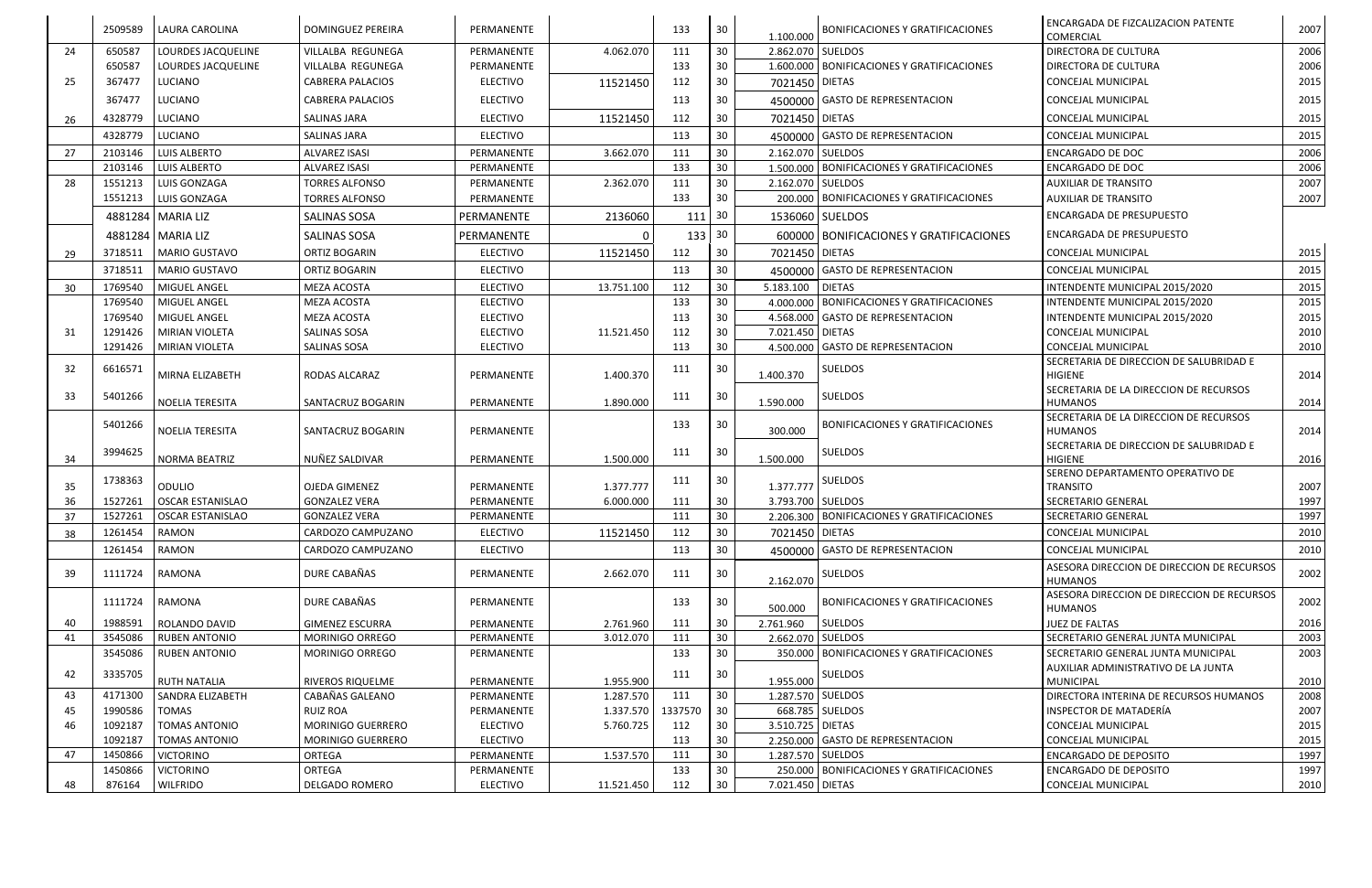|     | 876164                         | <b>WILFRIDO</b>         | <b>DELGADO ROMERO</b>     | <b>ELECTIVO</b>   |           | 113 | 30 <sup>°</sup> |             | 4.500.000 GASTO DE REPRESENTACION          | <b>CONCEJAL MUNICIPAL</b>                     | 2010 |
|-----|--------------------------------|-------------------------|---------------------------|-------------------|-----------|-----|-----------------|-------------|--------------------------------------------|-----------------------------------------------|------|
| 49  | 2918459                        | <b>WILMA</b>            | ACUÑA MIRANDA             | PERMANENTE        | 6.000.000 | 111 | 30              |             | 3.793.700 SUELDOS                          | DIRECTORA DE ADMINISTRACION Y FINANZAS        | 2007 |
|     | 2918459                        | WILMA                   | ACUÑA MIRANDA             | PERMANENTE        |           | 133 | 30              |             | 2.206.300 BONIFICACIONES Y GRATIFICACIONES | DIRECTORA DE ADMINISTRACION Y FINANZAS        | 2007 |
|     |                                |                         |                           |                   |           |     |                 | 227.069.157 |                                            |                                               |      |
|     | <b>II. PERSONAL CONTRATADO</b> |                         |                           |                   |           |     |                 |             |                                            |                                               |      |
|     | 5137103                        | <b>ALCIDES EMMANUEL</b> | <b>JARA RODRIGUEZ</b>     | CONTRATADO        | $\Omega$  | 144 | 30 <sub>o</sub> |             | <b>JORNALES</b>                            | <b>AUXILIAR DE GUITARRA</b>                   | 2018 |
|     | 6377875                        | ALDO                    | <b>ACOSTA VEGA</b>        | CONTRATADO        | 750.000   | 144 | 30              |             | 750.000 JORNALES                           | CHOFER DE CAMION VOLQUETE                     | 2015 |
| -3  | 3992582                        | <b>JUAN ADALBERTO</b>   | <b>BENITEZ GONZALEZ</b>   | <b>CONTRATADO</b> | 790.000   | 144 | 30              |             | 790.000 JORNALES                           | <b>INSPECTOR DE TRANSITO</b>                  | 2020 |
|     | 4752712                        | ALDO ISAAC              | RODRIGUEZ ORTIZ           | CONTRATADO        | 790.000   | 144 | 30              |             | 790.000 JORNALES                           | <b>INSPECTOR DE TRANSITO</b>                  | 2018 |
| - 5 | 1125750                        | <b>ALFREDO</b>          | MEDINA LOPEZ              | CONTRATADO        | 2.150.000 | 145 | 30              |             | 2.150.000   HONORARIOS PROFESIONALES       | <b>ASESOR EXTERNO</b>                         | 2016 |
|     |                                |                         |                           |                   |           |     |                 |             |                                            | NOTIFICADOR DE DIRCCIÓN DE SALUBRIDAD E       |      |
| -6  | 1175896                        | AMADO                   | FERNANDEZ SANABRIA        | CONTRATADO        | 580.000   | 144 | 30              |             | 580.000 JORNALES                           | <b>HIGIENE</b>                                | 2001 |
|     | 7368308                        | <b>ANALIA NOEMI</b>     | <b>FERREIRA AGUILERA</b>  | CONTRATADO        | 400.000   | 144 | 30              |             | 400.000 JORNALES                           | GUIA MUSEO PARROQUIAL VIRGEN DEL ROSARIO      | 2016 |
| -8  | 2301762                        | ANA ZUNILDA             | ARZAMENDIA BAEZ           | CONTRATADO        |           | 144 | 30              |             | 0 JORNALES                                 | PROFESORA DE ZUMBA                            | 2019 |
|     |                                |                         |                           |                   |           |     |                 |             |                                            | PROFESOR DEL CENTRO COMUNITARIO DEL ARTE      |      |
| -9  | 3711339                        | ANDRES SABINO           | <b>ZORRILLA GAMARRA</b>   | CONTRATADO        |           | 144 | 30              |             | 0 JORNALES                                 | DE ALDAMA CAÑADA                              | 2014 |
| 10  | 4845025                        | ANGEL RAMON             | <b>RIVEROS</b>            | CONTRATADO        | 790.000   | 144 | 30              |             | 790.000 JORNALES                           | <b>INSPECTOR DE TRANSITO</b>                  | 2016 |
|     |                                |                         |                           |                   |           |     |                 |             |                                            | COCINERA DE LA ESCUELA BÁSICA Nº 1019         |      |
| 11  | 527457                         | <b>ANTONIA</b>          | <b>SERVIAN NEDINA</b>     | CONTRATADO        | 600.000   | 144 | 30              |             | 600.000 JORNALES                           | <b>ESPIRITU SANTO</b>                         | 2017 |
| 12  | 1425163                        | <b>ANTONIO DEMETRIO</b> | AGUILAR                   | CONTRATADO        | 2.500.000 | 144 | 30              |             | 2.500.000 JORNALES                         | ENCARGADO DE MANTENIMIENTO VIAL               | 2015 |
| -13 | 1995142                        | <b>ANUNCIO</b>          | FERREIRA SALINAS          | CONTRATADO        | 1.500.000 | 144 | 30              |             | 1.500.000 JORNALES                         | <b>ENCARGADO DEL CEMENTERIO</b>               | 2006 |
| 14  | 2547295                        | ARMINDA                 | <b>ACOSTA RIVEROS</b>     | CONTRATADO        | 812.500   | 144 | 30              |             | 812.500 JORNALES                           | PERSONAL DE LA CUARILLA MUNICIPAL             | 2012 |
| 15  | 4335010                        | ALDO ISAIAS             | <b>INSFRAN CABAÑAS</b>    | CONTRATADO        | 1.625.000 | 144 | 30              |             | 1.625.000   JORNALES                       | PERSONAL DE LA CUARILLA MUNICIPAL             | 2020 |
| 16  | 3671486                        | <b>NORMA</b>            | SANGUINA GAONA            | CONTRATADO        | 812.500   | 144 | 30 <sub>o</sub> |             | 812.500 JORNALES                           | PERSONAL DE LA CUARILLA MUNICIPAL             | 2020 |
| 17  | 5001401                        | ARMANDO ADRIAN          | <b>ALMIRON BENITEZ</b>    | CONTRATADO        | 790.000   | 144 | 30              |             | 790.000 JORNALES                           | POLICIA DE TRANSITO                           | 2019 |
| 18  | 3019326                        | ARNALDO CRISTINO        | DIAZ BOBADILLA            | CONTRATADO        | 790.000   | 144 | 30              |             | 790.000 JORNALES                           | <b>INSPECTOR DE TRANSITO</b>                  | 2015 |
| 19  | 5027815                        | MARCELO RAMON           | <b>BENITEZ FERNANDEZ</b>  | CONTRATADO        | 790.000   | 144 | 30              |             | 790.000 JORNALES                           | <b>INSPECTOR DE TRANSITO</b>                  | 2020 |
| 20  | 2093968                        | ATANASIO                | <b>GONZALEZ RUIZ DIAZ</b> | CONTRATADO        | 710.000   | 144 | 30              |             | 710.000 JORNALES                           | VIGILANTE DEL CENTRO CULTURAL                 | 2006 |
| 21  | 1723069                        | AUGUSTO SABINO          | BAEZ                      | CONTRATADO        | 812.500   | 144 | 30              |             | 812.500 JORNALES                           | PERSONAL DE LA CUADRILLA MUNICIPAL            | 2017 |
| 22  | 1630337                        | AURELIA                 | LOPEZ                     | CONTRATADO        | 812.500   | 144 | 30              |             | 812.500 JORNALES                           | PERSONAL DE LA CUARILLA MUNICIPAL             | 2008 |
| 23  | 4470545                        | ALEXIS                  | <b>ACOSTA LOPEZ</b>       | CONTRATADO        | 600.000   | 144 | 30              |             | 600.000 JORNALES                           | <b>AUXILIAR UOC</b>                           | 2020 |
| -24 | 2166986                        | BERNARDINO              | CANDIA                    | CONTRATADO        | 812.500   | 144 | 30              |             | 812.500 JORNALES                           | PERSONAL DE LA CUARILLA MUNICIPAL             | 2001 |
| 25  | 2387158                        | BERNARDINO              | <b>OJEDA</b>              | CONTRATADO        | 694.400   | 144 | 30              |             | 694.400 JORNALES                           | VIGILANTE DEL CENTRO CULTURAL                 | 2001 |
|     |                                | BLANCA CELINA           |                           |                   |           |     |                 |             |                                            | COCINERA ESCUELA CONCEPCION LEYES DE          |      |
| 26  | 3426496                        |                         | <b>FLEITAS DE GAONA</b>   | CONTRATADO        | 675.000   | 144 | 30              |             | 675.000 JORNALES                           | <b>CHAVEZ</b>                                 | 2014 |
| 27  | 4672918                        | <b>BLANCA JUSTINA</b>   | LOPEZ DE SANTACRUZ        | CONTRATADO        | 1.000.000 | 144 | 30              |             | 1.000.000 JORNALES                         | ENCARGADA DE LA SECRETARIA DE LA MUJER        | 2016 |
| 28  | 5784480                        | <b>BLAS HERMINIO</b>    | CARDOZO AMARILLA          | CONTRATADO        | 1.800.000 | 144 | 30              |             | 1.800.000 JORNALES                         | AUXILIAR DEPARTAMENTO DE TRANSITO             | 2013 |
|     | 5379991                        |                         |                           |                   |           |     | 30              |             |                                            | PROFESOR DEL CENTRO COMUNITARIO DE            |      |
| 29  |                                | <b>BRUNA YGNACIA</b>    | <b>VEGA</b>               | CONTRATADO        |           | 144 |                 |             | <b>JORNALES</b>                            | ALDAMA CAÑADA                                 | 2010 |
| -30 | 2217811                        | CARLOS                  | <b>ALFONSO CACERES</b>    | CONTRATADO        | 812.500   | 144 | 30              |             | 812.500 JORNALES                           | PERSONAL DE LA CUARILLA MUNICIPAL             | 2010 |
| 31  | 1810981                        | <b>CARLOS ALBERTO</b>   | <b>ESPINOLA</b>           | CONTRATADO        | 730.000   | 144 | 30              |             | 730.000 JORNALES                           | SERENO CICLOVIA MUNICIPAL                     | 2006 |
| 32  | 7020470                        | <b>CARLOS ALBERTO</b>   | MUÑOZ GALARZA             | CONTRATADO        | 812.500   | 144 | 30              |             | 812.500 JORNALES                           | PERSONAL DE LIMPIEZA                          | 2019 |
|     | 4866426                        |                         |                           |                   |           |     | 30              |             |                                            | <b>GESTION COMUNICACIONAL GRAFICA DPTO DE</b> |      |
| 33  |                                | <b>CARLOS ALCIDES</b>   | ECHEVERRIA CACERES        | CONTRATADO        | $\Omega$  | 144 |                 |             | <b>JORNALES</b>                            | <b>CULTURA</b>                                | 2018 |
| 34  | 4947780                        | <b>CARLOS AUGUSTO</b>   | ROMERO GAMARRA            | CONTRATADO        | 1.500.000 | 144 | 30              |             | 1.500.000   JORNALES                       | CHOFER DIRECCION DE ADMINISTRACIÓN            | 2012 |
|     | 1230922                        |                         |                           |                   |           |     | 30              |             |                                            | ENCARGADO DE OFICINA DE ACCESO A              |      |
| 35  |                                | <b>CARLOS EDUARDO</b>   | <b>RIVEROS OTERO</b>      | CONTRATADO        | 1.500.000 | 144 |                 |             | 1.500.000 JORNALES                         | <b>INFORMACIONES PUBLICAS</b>                 | 2010 |
| 36  | 1257725                        | CARLOS RUBÉN            | <b>RIVEROS</b>            | CONTRATADO        | 812.500   | 144 | 30 <sub>o</sub> |             | 812.500 JORNALES                           | PERSONAL DE LA CUARILLA MUNICIPAL             | 2006 |
| 37  | 2342498                        | CARLOS UBALDO           | SALINAS SOSA              | CONTRATADO        | 500.000   | 144 | 30              |             | 500.000 JORNALES                           | SERENO JUNTA MUNICIPAL                        | 2006 |
| 38  | 4694597                        | <b>CARMEN DIANA</b>     | SERVIAN CENTURION         | CONTRATADO        | 590.000   | 144 | 30 <sub>o</sub> |             | 590.000 JORNALES                           | SECRETARIA ASESORIA JURIDICA                  | 2006 |
| 39  | 4689541                        | CATALINA                | <b>FLEITAS PRESENTADO</b> | CONTRATADO        | 600.000   | 144 | 30 <sup>°</sup> |             | 600.000 JORNALES                           | AYUDANTE DE COCINA ESCUELA JUKYRYMI           | 2016 |

| <b>CONCEJAL MUNICIPAL</b>              | -2010 |
|----------------------------------------|-------|
| DIRECTORA DE ADMINISTRACION Y FINANZAS | 2007  |
| DIRECTORA DE ADMINISTRACION Y FINANZAS | 2007  |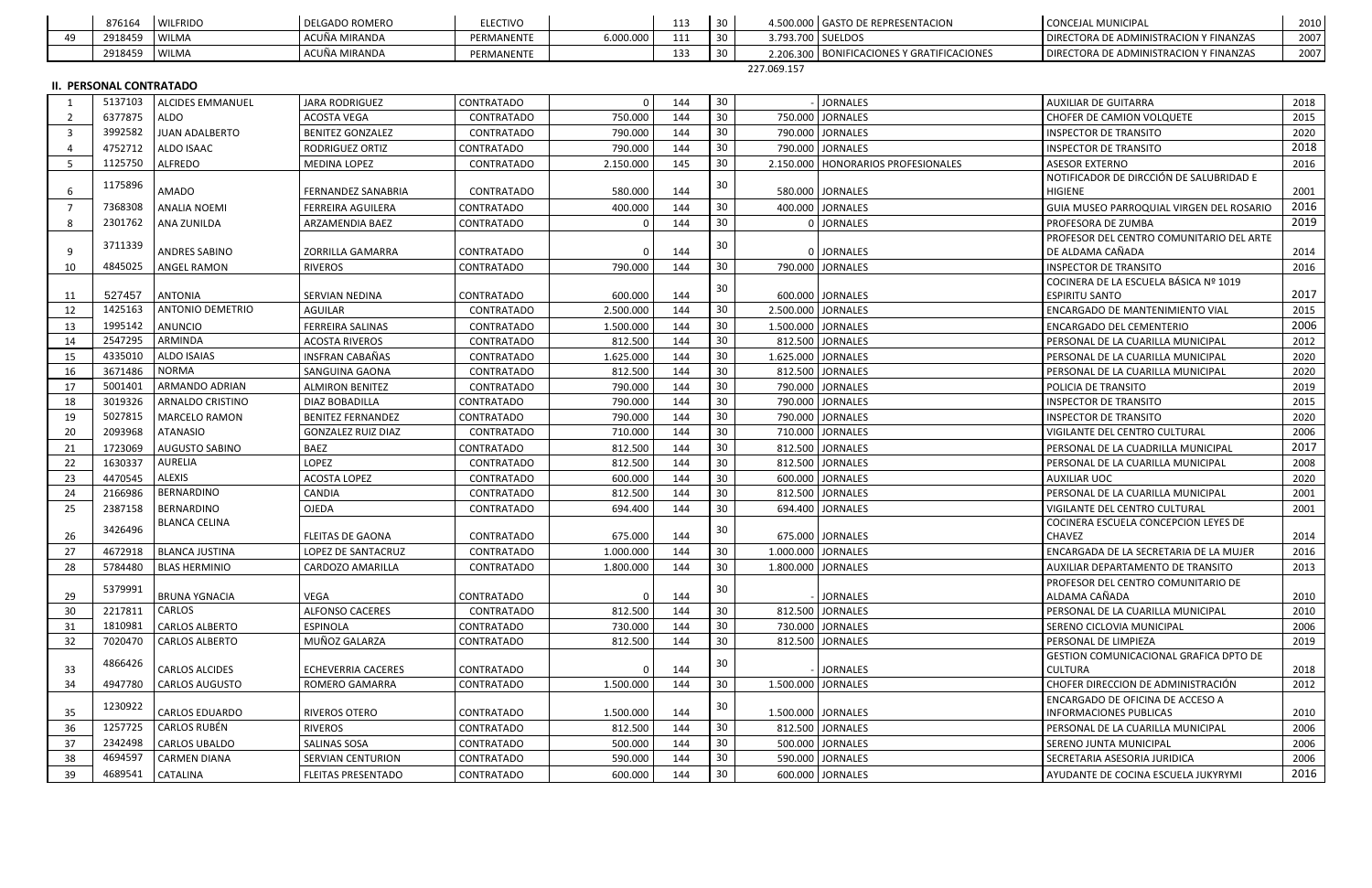| 40  | 5540564 | <b>CELINA MARIA</b>              | LEGUIZAMÓN CAMPUZAMO      | <b>CONTRATADO</b> |           | 144 | 30  |           | <b>JORNALES</b>                              | PROFESORA AUXILIAR DEL CENTRO COMUNITARIO<br>MUNICIPAL DE ARTE DE YVYRATY      | 2018 |
|-----|---------|----------------------------------|---------------------------|-------------------|-----------|-----|-----|-----------|----------------------------------------------|--------------------------------------------------------------------------------|------|
| 41  | 2316677 | <b>CELSO</b>                     | DIAZ FLORENTIN            | CONTRATADO        | 812.500   | 144 | 30  |           | 812.500 JORNALES                             | PERSONAL DELA CUADRILLA MUNICIPAL                                              | 2017 |
| 42  | 5631461 | <b>CESAR FIDEL</b>               | <b>GONZALEZ GONZALEZ</b>  | CONTRATADO        | 850.000   | 144 | 30  |           | 850.000 JORNALES                             | ORDENANZA DE LA JUNTA MUNICIPAL                                                | 2016 |
| 43  | 4993881 | <b>CESAR JESUS DAVID</b>         | <b>OJEDA MARTINEZ</b>     | CONTRATADO        | 790.000   | 144 | 30  | 790.000   | <b>JORNALES</b>                              | AGENTE MUNICIPAL DE TRANSITO                                                   | 2017 |
| 44  | 2046148 | <b>CHISTIAN BIENVENIDO</b>       | <b>CANTERO NUNEZ</b>      | CONTRATADO        | 1.780.000 | 144 | 30  |           | 1.780.000 JORNALES                           | <b>INSPECTOR DE TRANSITO</b>                                                   | 2016 |
|     |         |                                  |                           |                   |           |     |     |           |                                              | COCINERA DE LA ESCUELA PROF. ESTANISLAO                                        |      |
| 45  | 1129825 | CLAUDELINA                       | <b>ROJAS DE RIVEROS</b>   | CONTRATADO        | 600.000   | 144 | 30  |           | 600.000 JORNALES                             | <b>ESPINOLA</b>                                                                | 2014 |
| 46  | 5615895 | <b>CRISTHIAN ADOLFO</b>          | MARIQUE                   | CONTRATADO        | 812.500   | 144 | 30  |           | 812.500 JORNALES                             | PERSONAL DE LA CUADRILLA MUNICIPAL                                             | 2017 |
| 47  | 2098056 | <b>CRISTHIAN MILCIADES</b>       | OLMEDO GAONA              | CONTRATADO        | 728.000   | 144 | 30  |           | 728.000 JORNALES                             | SERENO DEL MERCADO MUNICIPAL                                                   | 2006 |
| 48  | 4141026 | <b>CHRISTIAN EMILIANO</b>        | <b>ENCINA CANTERO</b>     | CONTRATADO        | 250.000   | 144 | 30  |           | 250.000 JORNALES                             | <b>ENCARGADO DE TELECENTRO</b>                                                 | 2019 |
| 49  | 2465075 | CONCEPCION                       | <b>DELGADO GIMENEZ</b>    | CONTRATADO        | 500.000   | 144 | 30  |           | 500.000 JORNALES                             | GUARDIA JUNTA MUNICIPAL                                                        | 2019 |
| 50  | 5013815 | <b>CRISTINA</b>                  | ORTIZ                     | CONTRATADO        | 600.000   | 144 | 30  |           | 600.000 JORNALES                             | COCINERA DE LA ESCUELA URUNDE'Y                                                | 2014 |
|     | 3488917 |                                  |                           |                   |           |     | -30 |           |                                              | SERENO DEL CENTRO AREA DE ESPARCOMIENTO                                        |      |
| 51  | 6548480 | CRISTOBAL                        | <b>CHAVEZ GALEANO</b>     | CONTRATADO        | 600.000   | 144 | 30  |           | 600.000 JORNALES                             | MUNICIPAL ESTANZUELA                                                           | 2020 |
| 52  | 4212344 | <b>CYNTHIA MARINA</b>            | <b>ESCOBAR VEGA</b>       | CONTRATADO        | 790.000   | 144 | 30  |           | 790.000 JORNALES                             | <b>INSPECTOR DE TRANSITO</b>                                                   | 2016 |
| 53  | 3861018 | <b>CYNTHIA RAMONA</b>            | PEREZ ACOSTA              | CONTRATADO        | 890.000   | 144 | 30  |           | 890.000 JORNALES                             | <b>INSPECTOR DE TRANSITO</b>                                                   | 2006 |
| 54  | 3983099 | <b>DAIHANA BEATRIZ</b>           | ZARZA VEGA                | CONTRATADO        |           | 144 | 30  |           | <b>JORNALES</b>                              | AUXILIAR SECRETARIA ESCUELA DE TEATRO                                          | 2015 |
| 55  | 2392439 | <b>DAMYR FABIAN</b>              | <b>FABIO PALACIOS</b>     | CONTRATADO        |           | 144 | 30  |           | <b>JORNALES</b>                              | <b>PROFESOR DE GUITARRA</b>                                                    | 2011 |
| 56  | 1256862 | <b>DANELIA ROSALBA</b><br>DANIEL | <b>CACERES DE BAEZ</b>    | CONTRATADO        | 825.000   | 144 | 30  |           | 825.000 JORNALES                             | ASISTENTE DE SECRETARIA DE ACCION SOCIAL                                       | 2010 |
| 57  |         |                                  | PATIÑO GALEANO            | <b>CONTRATADO</b> | 812.500   | 144 |     |           | 812.500 JORNALES                             | PERSONAL DE LA CUARILLA MUNICIPAL<br>PROFESORA DEL CENTRO COMUNITARIO DEL ARTE | 2004 |
| 58  | 1551577 | DEOLINDA RAMONA                  | <b>GIMENEZ BERKHOLTZ</b>  | CONTRATADO        |           | 144 | 30  |           | <b>JORNALES</b>                              | DE ALDAMA CAÑADA                                                               | 2011 |
| 59  | 3323891 | <b>DERLIS JOAQUIN</b>            | CORREA OCAMPOS            | CONTRATADO        | 2.200.000 | 144 | 30  |           | 2.200.000 JORNALES                           | JEFE DE CATASTRO                                                               | 2001 |
|     |         |                                  |                           |                   |           |     | 30  |           |                                              | AUXILIAR ADMINISTRATIVO DEL MERCADO                                            |      |
| -60 | 3664625 | DIEGO ARMANDO                    | VILLAGRA ESPINOLA         | <b>CONTRATADO</b> | 1.100.000 | 144 |     |           | 1.100.000 JORNALES                           | <b>MUNICIPAL</b>                                                               | 2017 |
| 61  | 1563441 | <b>DOLLY ELIZABETH</b>           | <b>MORALES CABRERA</b>    | CONTRATADA        | 2.200.000 | 145 | 30  |           | 2.200.000   HONORARIOS PROFESIONALES         | AUDITORA INTERNA                                                               | 2018 |
| 62  | 868480  | EDELMIRO                         | CABAÑAS                   | CONTRATADO        | 1.000.000 | 144 | 30  |           | 1.000.000 JORNALES                           | SERENO DEL AREA RECREATIVO DE ESTANZUELA                                       | 2018 |
| 63  | 1223116 | <b>EDUARDO</b><br>EDUARDO        | RAMIREZ                   | CONTRATADO        | 2.650.000 | 144 | 30  |           | 2.650.000 JORNALES                           | <b>CHOFER MOTONIVELADORA</b>                                                   | 2010 |
| 64  | 6263431 |                                  | ALDANA ESCURRA            | <b>CONTRATADO</b> | 790.000   | 144 | 30  |           | 790.000 JORNALES                             | <b>INSPECTOR DE TRANSITO</b>                                                   | 2017 |
| 65  | 1823791 | <b>ELOISA</b>                    | CANDIA                    | CONTRATADO        | 638.000   | 144 | 30  |           | 638.000 JORNALES                             | LIMPIADORA DE LA INSTITUCIÓN                                                   | 2001 |
| 66  | 925860  | <b>ELVIRA</b>                    | MANCUELLO                 | CONTRATADO        | 600.000   | 144 | 30  |           | 600.000 JORNALES                             | COCINERA DE LA ESCUELA URUNDE'Y                                                | 2015 |
| 67  | 2357739 | <b>ELSA CAROLINA</b>             | <b>ARCE RAMIREZ</b>       | CONTRATADO        | 1.650.000 | 145 | 30  |           | 1.650.000   HONORARIOS PROFESIONALES         | <b>DIBUJANTE DE OBRAS</b>                                                      | 2015 |
| 68  | 1701557 | <b>EMILIANO</b>                  | <b>DIAZ</b>               | CONTRATADO        | 1.170.000 | 144 | 30  |           | 1.170.000 JORNALES                           | CHOFER CUADRILLA MUNICIPAL                                                     | 2013 |
| 69  | 5421873 | EMMANUEL                         | LOPEZ CORONEL             | CONTRATADO        | 812.500   | 144 | 30  |           | 812.500 JORNALES                             | PERSONAL DE LA CUARILLA MUNICIPAL                                              | 2016 |
| 70  | 3690061 | <b>ENRIQUE ALBERTO</b>           | <b>ESCOBAR OVELAR</b>     | CONTRATADO        |           | 144 | 30  |           | <b>JORNALES</b>                              | CONSULTORIA Y FORTALECIMIENTO DE LOS<br><b>CENTROS COMUNITARIOS</b>            | 2012 |
| 71  | 2072917 | <b>FAUSTO</b>                    | <b>GALEANO GUERRERO</b>   | CONTRATADO        | 1.800.000 | 144 | 30  |           | 1.800.000 JORNALES                           | SEPULTURERO DEL CEMENTERIO MUNICIPAL                                           | 2001 |
| 72  | 1297237 | <b>FEDERICO</b>                  | <b>MARECOS HERMOSILLA</b> | CONTRATADO        | 900.000   | 145 | 30  |           | 900.000   HONORARIOS PROFESIONALES           | ASESOR DEL DEPARTAMENTO DE CULTURA                                             | 2016 |
| 73  | 2913774 | <b>FELICIA</b>                   | SERVIAN OJEDA             | CONTRATADO        | 500.000   | 144 | 30  |           | 500.000 JORNALES                             | LIMPIADORA DEL CENTRO CULTURAL                                                 | 2011 |
|     | 439792  |                                  |                           |                   |           |     | 30  |           |                                              | PROFESOR AUXILIAR DE CORO MUNICIPAL DE LA                                      |      |
| 74  |         | <b>FELIX</b>                     | FERREIRA MORINIGO         | CONTRATADO        |           | 144 |     |           | <b>JORNALES</b>                              | <b>TERCERA EDAD</b>                                                            | 2016 |
| 75  | 1809865 | <b>FIDEL</b>                     | <b>COLMAN GIMENEZ</b>     | CONTRATADO        | 1.040.845 | 144 | 30  | 1.040.845 | <b>JORNALES</b>                              | PERSONAL DE LA CUADRILLA MUNICIPAL                                             | 2016 |
| 76  | 1790789 | <b>FIDELINA</b>                  | RUIZ DIAZ ZARACHO         | <b>CONTRATADO</b> | 600.000   | 144 | 30  |           | 600.000 JORNALES                             | COCINERA DE LA ESCUELA BASICA Nº 6.660<br><b>VECINOS UNIDOS</b>                | 2016 |
| 77  | 1558227 | <b>FLORIA</b>                    | PIRIS AGUILERA            | CONTRATADO        | 5.500.000 | 145 | 30  |           | 4.400.000   HONORARIOS PROFESIONALES         | FISCALIZADORA DE OBRAS DE FONACIDE                                             | 2015 |
|     | 1558228 |                                  |                           |                   |           |     | 30  |           |                                              |                                                                                | 2020 |
| 78  |         | <b>FLORIA</b>                    | PIRIS AGUILERA            | CONTRATADO        |           | 133 |     |           | 1.100.000   BONIFICACIONES Y GRATIFICACIONES | <b>DIRECTORA DE OBRAS</b>                                                      |      |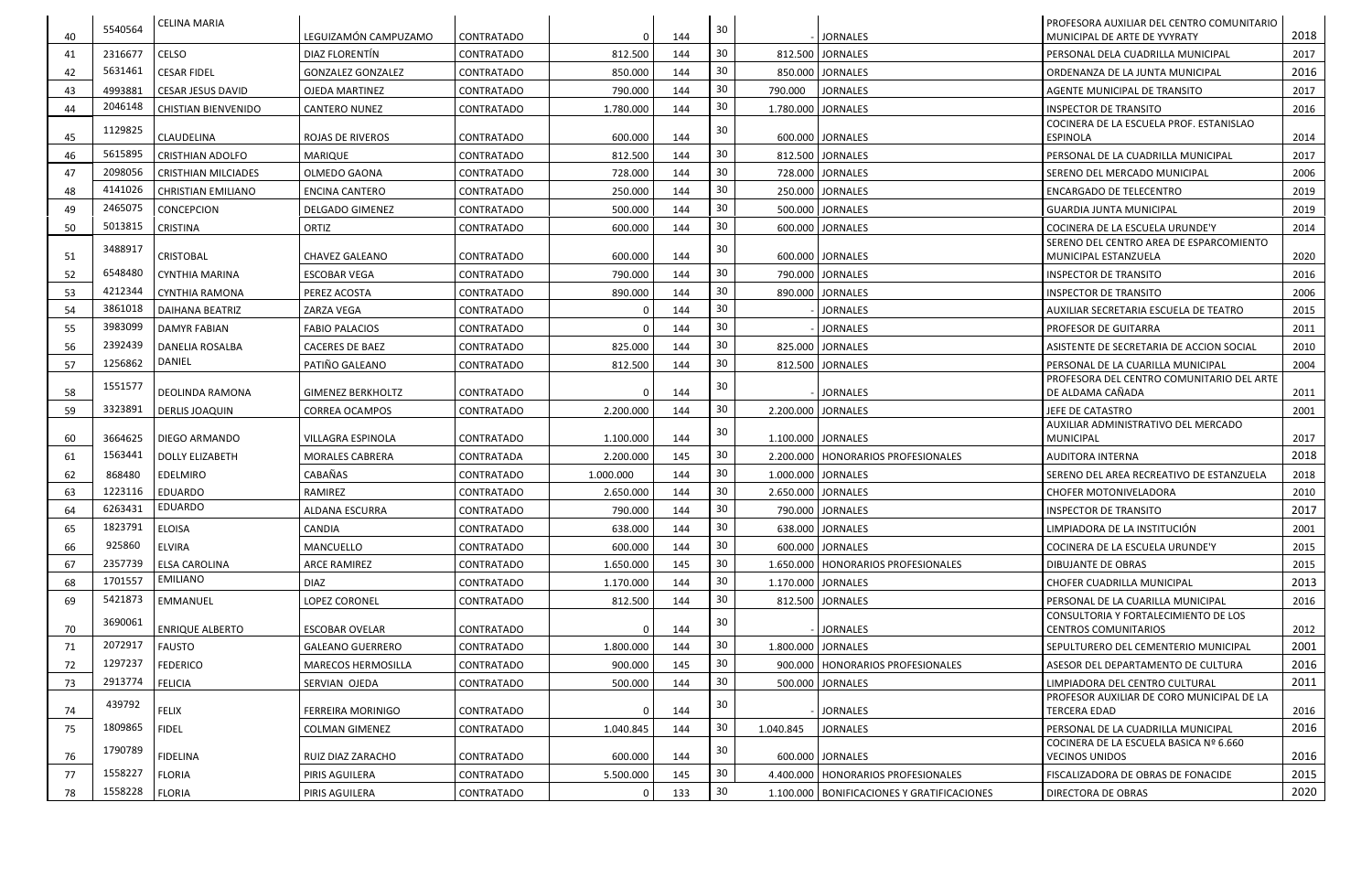| 79  | 2352462            | <b>FRANCISCO JAVIER</b>                       | MANCUELLO SAMANIEGO        | CONTRATADO        | 622.500   | 144 | 30  | 622.500 JORNALES                     | NOTIFICADOR DE CATASTRO                                            | 2006 |
|-----|--------------------|-----------------------------------------------|----------------------------|-------------------|-----------|-----|-----|--------------------------------------|--------------------------------------------------------------------|------|
| -80 | 3823511            | <b>FREDY GABRIEL</b>                          | TRINIDAD GONZALEZ          | CONTRATADO        | 675.000   | 144 | 30  | 675.000 JORNALES                     | NOTIFICADOR DE RECAUDACIONES                                       | 2012 |
| 81  | 4146105            | <b>FREDDY ROLANDO</b>                         | LUGO MENCIA                | CONTRATADO        | 450.000   | 144 | 30  | 450.000   JORNALES                   | UJIER DE LA INTENDENCIA                                            | 2018 |
| 82  | 1247968            | <b>GILBERTO</b>                               | SARACHO OVELAR             | CONTRATADO        | 812.500   | 144 | 30  | 812.500 JORNALES                     | PERSONAL DE LA CUARILLA MUNICIPAL                                  | 2001 |
| 83  | 1888963            | GILL                                          | <b>ALFONSO JARA</b>        | CONTRATADO        | 812.500   | 144 | 30  | 812.500 JORNALES                     | VIGILANTE DEL LOCAL MUNICIPAL                                      | 2001 |
| 84  | 2091234            | <b>GLADIS</b>                                 | <b>GONZALEZ DE RAMIREZ</b> | CONTRATADO        | 675.000   | 144 | 30  | 675.000 JORNALES                     | COCINERA ESCUELA CONCEPCIÓN LEYES DE<br>CHAVEZ                     | 2014 |
|     |                    |                                               |                            |                   |           |     | 30  |                                      | COCINERA DE LA ESCUELA BÁSICA Nº 1019                              |      |
| 85  | 1947556<br>3323239 | <b>GLADYS ELIZABETH</b>                       | <b>CENTURION</b>           | <b>CONTRATADO</b> | 600.000   | 144 | 30  | 600.000 JORNALES                     | <b>ESPIRITU SANTO</b>                                              | 2017 |
| 86  | 2063598            | <b>GLADYS ESTELA</b>                          | <b>ORTEGA DUARTE</b>       | CONTRATADO        | 2.200.000 | 145 | 30  | 2.200.000   HONORARIOS PROFESIONALES | <b>DIRECTORA DE CODENI</b>                                         | 2012 |
| 87  | 4455573            | LUCIA                                         | <b>MENDEZ CABRERA</b>      | CONTRATADO        | 825.000   | 144 | 30  | 825.000 JORNALES                     | CONSEJERA DE CODENI                                                | 2020 |
| 88  |                    | <b>GLADYS ZUNILDA</b><br><b>GLORIA RAMONA</b> | <b>TOLEDO BENITEZ</b>      | CONTRATADO        | 850.000   | 144 |     | 850.000 JORNALES                     | <b>CONSEJERA DE CODENI</b><br>COCINERA ESCUELA CONCEPCIÓN LEYES DE | 2013 |
| 89  | 2189180            |                                               | ORTEGA SOLEY               | CONTRATADA        | 600.000   | 144 | 30  | 600.000 JORNALES                     | <b>CHAVEZ</b>                                                      | 2017 |
| 90  | 2392469            | <b>GLORIA ROSSANA</b>                         | VELAZQUEZ G.               | CONTRATADO        | 675.000   | 144 | 30  | 675.000 JORNALES                     | COCINERA ESCUELA JUKYRYMI                                          | 2014 |
| 91  | 3750268            | <b>GRACIELA</b>                               | VAZQUEZ MIÑO               | CONTRATADO        | 675.000   | 144 | 30  | 675.000 JORNALES                     | COCINERA ESCUELA PROF. ESTANISLAO ESPINOLA                         | 2014 |
| 92  | 3819310            | GRACIELA                                      | PRESENTADO                 | CONTRATADO        | 600.000   | 144 | 30  | 600.000 JORNALES                     | AYUDANTE DE COCINA ESCUELA JUKYRYMI                                | 2014 |
| 93  | 5625542            | <b>GUADALUPE CATALINA</b>                     | FERNANDEZ                  | CONTRATADO        | 500.000   | 144 | 30  | 500.000 JORNALES                     | GUIA MUSEO PARROQUIAL VIRGEN DEL ROSARIO                           | 2017 |
| 94  | 1132395            | <b>GUSTAVO JAVIER</b>                         | <b>CRECHI CORONEL</b>      | CONTRATADO        | 748.000   | 144 | 30  | 748.000 JORNALES                     | SERENO JUNTA MUNICIPAL                                             | 2006 |
| 95  | 6529318            | <b>GUSTAVO JAVIER</b>                         | <b>SALINAS TRINIDAD</b>    | CONTRATADO        | 600.000   | 144 | -30 | 600.000 JORNALES                     | AUXILIAR DE LA DIRECCION DE SALUBRIDAD E<br><b>HIGUIENE</b>        | 2017 |
| 96  | 2987093            | <b>HECTOR AMADO</b>                           | CARDOZO LEGUIZAMON         | CONTRATADO        | 812.500   | 144 | 30  | 812.500 JORNALES                     | PERSONAL DE LA CUARILLA MUNICIPAL                                  | 2017 |
| 97  | 2100335            | <b>HECTOR VIDAL</b>                           | <b>MEDINA</b>              | CONTRATADO        | 812.500   | 144 | 30  | 812.500 JORNALES                     | PERSONAL DE LA CUARILLA MUNICIPAL                                  | 2016 |
| 98  | 4783445            | <b>HERNAN</b>                                 | <b>BAEZ GUERRERO</b>       | CONTRATADO        |           | 144 | 30  | <b>JORNALES</b>                      | <b>PROFESOR DE GUITARRA</b>                                        | 2012 |
| 99  | 818645             | <b>HIGINIO</b>                                | <b>BRITOS BAREIRO</b>      | CONTRATADO        | 700.000   | 144 | 30  | 700.000 JORNALES                     | ENCARGADO DE BIBLIOTECA DEL CENTRO<br>CULTURAL                     | 2006 |
| 100 | 4186782            | HUGO FRANCISCO                                | <b>CABRERA ORTEGA</b>      | CONTRATADO        |           | 144 | 30  | <b>JORNALES</b>                      | PROFESOR DEL TALLER DE TEATRO                                      | 2012 |
| 101 | 4385687            | <b>HUGO JAVIER</b>                            | ZORRILLA                   | CONTRATADO        | 812.500   | 144 | 30  | 812.500 JORNALES                     | PERSONAL DE LA CUARILLA MUNICIPAL                                  | 2006 |
| 102 | 2177322            | <b>INOCENCIO</b>                              | <b>GAONA</b>               | CONTRATADO        | 812.500   | 144 | 30  | 812.500 JORNALES                     | PERSONAL DE LA CUARILLA MUNICIPAL                                  | 1979 |
| 103 | 7897024            | <b>ISAAC EMANUEL</b>                          | <b>RIVEROS BRITEZ</b>      | <b>CONTRATADO</b> | 500.000   | 144 | 30  | 500.000 JORNALES                     | AYUDANTE DE VIGILANCIA DE LA PLAZA MARTIN<br><b>DE BARUA</b>       | 2016 |
| 104 | 1754829            | <b>ISABELINO</b>                              | CABAÑAS BAREIRO            | CONTRATADO        | 812.500   | 144 | 30  | 812.500 JORNALES                     | PERSONAL DE LA CUARILLA MUNICIPAL                                  | 2006 |
| 105 | 781016             | <b>ISIDRO</b>                                 | RAMIREZ                    | CONTRATADO        | 812.500   | 144 | 30  | 812.500 JORNALES                     | PERSONAL DE LA CUARILLA MUNICIPAL                                  | 2008 |
| 106 | 4633034            | <b>ISRAEL</b>                                 | <b>COLMAN RIQUELME</b>     | CONTRATADO        | 750.000   | 144 | 30  | 750.000 JORNALES                     | CHOFER DE CAMION VOLQUETE                                          | 2012 |
| 107 | 6170442            | JACQUELINNE                                   | ADORNO CABREAR             | CONTRATADO        | 500.000   | 144 | 30  | 500.000 JORNALES                     | AUXILIAR JUNTA MUNICIPAL                                           | 2020 |
| 108 | 5479144            | <b>JESSICA ANDREA</b>                         | ALONSO ALMADA              | CONTRATADO        | 575.000   | 144 | 30  | 575.000 JORNALES                     | SECRETARIA DEL DPTO. DE AGRICULTURA                                | 2006 |
| 109 | 4099219            | JOAQUIN                                       | AGUAYO                     | CONTRATADO        |           | 144 | 30  | <b>JORNALES</b>                      | PROFESOR DEL CENTRO COMUNITARIO<br>MUNICIPAL DE ARTE DE YVYRATY    | 2018 |
| 110 | 4812502            | <b>JOSÉ ANTONIO</b>                           | SÁNCHEZ MARTINEZ           | CONTRATADO        | 790.000   | 144 | 30  | 790.000 JORNALES                     | INSPECTOR DE TRANSITO                                              | 2018 |
| 111 | 4257617            | JOSE DE LOS SANTOS                            | <b>BELOTTO BRITEZ</b>      | CONTRATADO        | 667.000   | 144 | 30  | 667.000 JORNALES                     | <b>SERENO MERCADO MUNICIPAL</b>                                    | 2014 |
| 112 | 2928069            | JOSÉ LUIS                                     | <b>FERREIRA SALINAS</b>    | CONTRATADO        | 812.500   | 144 | 30  | 812.500 JORNALES                     | PERSONAL DE LA CUARILLA MUNICIPAL                                  | 2006 |
| 113 | 3709771            | JOSÉ LUIS                                     | <b>GONZALEZ BARBOTE</b>    | CONTRATADO        | 800.000   | 144 | 30  | 800.000 JORNALES                     | ENCARGADO DE TELECENTRO                                            | 2010 |
| 114 | 2498038            | <b>JOSEFINA</b>                               | <b>GONZALEZ VERA</b>       | CONTRATADO        | 645.000   | 144 | 30  | 645.000 JORNALES                     | SECRETARIA DE INTENDENCIA                                          | 2011 |
| 115 | 4706443            | JOSE RODOLFO                                  | ROJAS MALDONADO            | CONTRATADO        | 1.250.000 | 144 | 30  | 1.250.000 JORNALES                   | <b>CHOFER DE CAMION VOLQUETE</b>                                   | 2019 |
| 116 | 1282795            | <b>JUAN BAUTISTA</b>                          | <b>RIVEROS RODAS</b>       | CONTRATADO        |           | 144 | 30  | <b>JORNALES</b>                      | PROFESOR DE GUARANI DE LA ESCUELA DE<br><b>TEATRO</b>              | 2018 |
| 117 | 4647534            | <b>JUAN GABRIEL</b>                           | ZARATE GONZALEZ            | CONTRATADO        | 600.000   | 144 | 30  | 600.000 JORNALES                     | AUXILIAR DE LA DIRECCION DE CATASTRO                               | 2010 |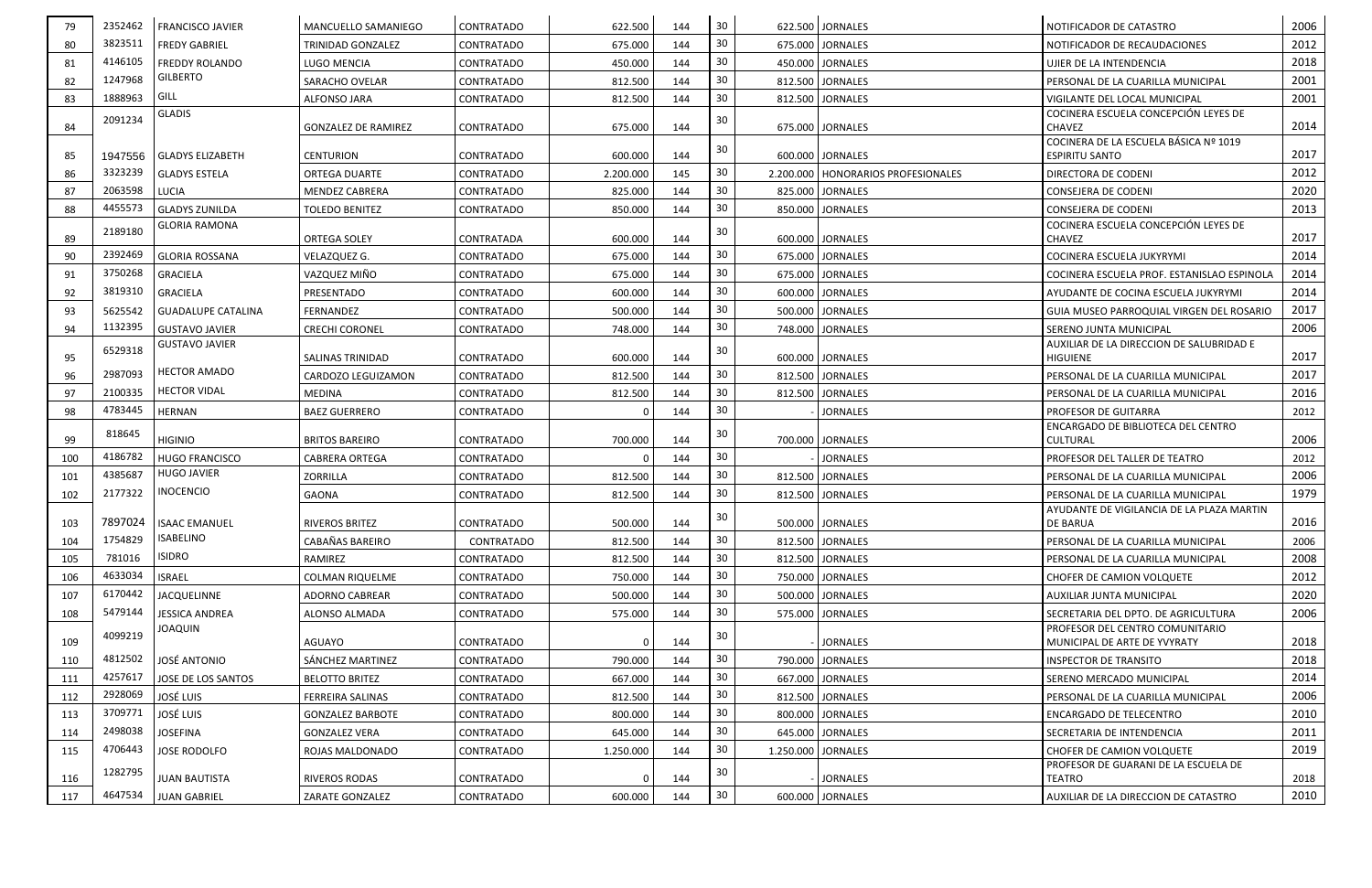| 118 | 2339552 | <b>JUAN IGNACIO</b>         | SERVIAN                 | <b>CONTRATADO</b> | 750.000   | 144 | 30  | 750.000            | <b>JORNALES</b>                      | <b>CHOFER DEL CAMION VOLQUETE</b>                                    | 2018 |
|-----|---------|-----------------------------|-------------------------|-------------------|-----------|-----|-----|--------------------|--------------------------------------|----------------------------------------------------------------------|------|
| 119 | 5196321 | <b>JUAN JOSÉ ANTONIO</b>    | <b>ESCURRA</b>          | <b>CONTRATADO</b> | 1.080.000 | 144 | 30  | 1.080.000 JORNALES |                                      | AUXILIAR DE RECURSOS HUMANOS                                         | 2017 |
| 120 | 1666928 | <b>JUAN OBDULIO</b>         | DIAZ DOMINGUEZ          | <b>CONTRATADO</b> |           | 144 | 30  |                    | <b>JORNALES</b>                      | <b>PROFESOR DE GUITARRA</b>                                          | 2010 |
| 121 | 4592890 | <b>JUAN RAMON</b>           | AMARILLA LEGUIZAMON     | <b>CONTRATADO</b> | 750.000   | 144 | 30  |                    | 750.000 JORNALES                     | PERSONAL DE LA CUADRILLA MUNICIPAL                                   | 2016 |
| 122 | 5630921 | <b>JUANA CAROLINA</b>       | <b>TORALES GONZALEZ</b> | <b>CONTRATADA</b> | 1.150.000 | 144 | 30  | 1.150.000 JORNALES |                                      | LIQUIDADORA DE IMPUESTOS                                             | 2017 |
|     |         | <b>KARINA BEATRIZ</b>       |                         |                   |           |     |     |                    |                                      | FACILITADORA COMUNITARIADEL CENTRO                                   |      |
| 123 | 4626708 |                             | JIMENEZ JIMENEZ         | <b>CONTRATADO</b> | 0         | 144 | 30  |                    | 0 JORNALES                           | MUNICIPAL DE ARTE COMUNITARIO DE ALDAMA<br>CAÑADA                    | 2019 |
| 124 | 1136826 | <b>JULIO CESAR</b>          | <b>RODRIGUEZ PEREZ</b>  | <b>CONTRATADO</b> | 1.117.500 | 145 | 30  |                    | 1.117.500   HONORARIOS PROFESIONALES | ASESOR DE LA JUNTA MUNICIPAL                                         | 2017 |
| 125 | 3418195 | <b>JULIO CESAR</b>          | <b>VERA FERREIRA</b>    | <b>CONTRATADO</b> | 825.000   | 145 | 30  |                    | 825,000   HONORARIOS PROFESIONALES   | JEFE DE GABINETE Y ASESOR JURIDICO ADJUNTO                           | 2019 |
| 126 | 3252500 | KARINA ELIZABETH            | <b>ACOSTA</b>           | <b>CONTRATADO</b> | 675.000   | 144 | 30  |                    | 675.000 JORNALES                     | COCINERA DE LA ESCUELA VECINOS UNIDOS                                | 2014 |
|     | 6036284 | LAURA ANALIA                |                         |                   |           |     | 30  |                    |                                      | ASISTENTE DE LA DIRECCION DE ADMINISTRACION                          |      |
| 127 |         |                             | <b>TORALES MENDEZ</b>   | <b>CONTRATADA</b> | 600.000   | 144 |     |                    | 600.000 JORNALES                     | Y FINANZAS                                                           | 2018 |
| 128 | 2098883 | LAURA MARLENE               | OVANDO CAMPUZANO        | <b>CONTRATADO</b> | $\Omega$  | 144 | 30  |                    | <b>JORNALES</b>                      | PROFESORA DE CORO MUNICIPAL DE LA TERCERA<br><b>EDAD</b>             | 2016 |
|     | 5783062 |                             |                         |                   |           |     | 30  |                    |                                      | PROFESOR DEL CENTRO COMUNITARIO DE                                   |      |
| 129 |         | LEYDA FABIANA               | ESTIGARRIBIA GIMENEZ    | <b>CONTRATADO</b> | $\Omega$  | 144 |     |                    | <b>JORNALES</b>                      | YBYRATY                                                              | 2012 |
| 130 | 6501630 | <b>LORENZO ARIEL</b>        | LOPEZ CARDOZO           | <b>CONTRATADO</b> | 790.000   | 144 | 30  |                    | 790.000 JORNALES                     | POLICIA DE TRANSITO                                                  | 2019 |
| 131 | 5211322 | <b>LETICIA</b>              | <b>BARBOTTE</b>         | <b>CONTRATADO</b> | 1.800.000 | 145 | 30  |                    | 1.800.000   HONORARIOS PROFESIONALES | AUXILIAR ADMINISTRATIVO                                              | 2019 |
| 132 | 3540444 | LIDA RAMONA                 | LEÓN ADORNO             | <b>CONTRATADO</b> | 812.500   | 144 | 30  |                    | 812.500 JORNALES                     | PERSONAL DE LA CUARILLA MUNICIPAL                                    | 2018 |
| 133 | 2098061 | LIDER ISAAC                 | <b>VERA VEGA</b>        | <b>CONTRATADO</b> | 730.000   | 144 | 30  |                    | 730.000 JORNALES                     | SERENO MERCADO MUNICIPAL                                             | 2006 |
| 134 | 2466636 | <b>LIZ ANDREA</b>           | <b>BENITEZ ISASI</b>    | <b>CONTRATADO</b> |           | 144 | 30  |                    | <b>JORNALES</b>                      | PROFESORA DE DECLAMACIÓN DE LA ESCUELA Y EL<br>TALLER DE DECLAMACIÓN | 2012 |
| 135 | 3492615 | <b>LUIS ALBERTO</b>         | <b>MENDEZ</b>           | <b>CONTRATADO</b> | 780.000   | 144 | 30  |                    | 780.000 JORNALES                     | PERSONAL DE LA CUARILLA MUNICIPAL                                    | 2012 |
| 136 | 5711196 | MANUELA                     | <b>VILLALBA ROTELA</b>  | <b>CONTRATADO</b> | 580.000   | 144 | 30  |                    | 580.000 JORNALES                     | PERSONAL DE LA CUARILLA MUNICIPAL                                    | 2017 |
| 137 | 2162857 | <b>MARCIANO</b>             | YEGROS GONZALEZ         | <b>CONTRATADO</b> | 1.740.000 | 144 | 30  | 1.740.000 JORNALES |                                      | PERSONAL DE LA CUADRILLA MUNICIPAL                                   | 2001 |
| 138 | 1519072 | <b>MARCOS</b>               | DIAZ SAMANIEGO          | <b>CONTRATADO</b> | 750.000   | 144 | 30  |                    | 750.000 JORNALES                     | CHOFER DE CAMION VOLQUETE                                            | 2011 |
| 139 | 2933473 | <b>MARCOS AURELIO</b>       | <b>ACOSTA FIGUEREDO</b> | <b>CONTRATADO</b> | 900.000   | 144 | 30  |                    | 900.000 JORNALES                     | AYUDANTE PARA CAMION COMPACTADOR                                     | 2004 |
| 140 | 3204412 | MARIA ANDREA                | ACOSTA LEZCANO          | <b>CONTRATADO</b> | 2.400.000 | 145 | -30 |                    | 2.400.000   HONORARIOS PROFESIONALES | NUTRICIONISTA - FONACIDE                                             | 2010 |
|     |         |                             |                         |                   |           |     | 30  |                    |                                      | COCINERA DE LA ESCUELA CONCEPCIÓN LEYES DE                           |      |
| 141 |         | 3614739   MARIA CELINA      | LUGO DE ORTIZ           | CONTRATADO        | 1.200.000 | 144 |     |                    | 1.200.000 JORNALES                   | CHAVEZ<br>COCINERA DE LA ESCUELA BÁSICA Nº 1359 DON                  | 2017 |
| 142 |         | 4982413   MARIA DEL ROSARIO | <b>PEREZ VAZQUEZ</b>    | <b>CONTRATADO</b> | 600.000   | 144 | 30  |                    | 600.000 JORNALES                     | <b>CARLOS CALCENA</b>                                                | 2017 |
| 143 | 2318833 | <b>MARIA ELENA</b>          | ALCARAZ GOMEZ           | <b>CONTRATADO</b> |           | 144 | 30  |                    | 0 JORNALES                           | PROFESORA DE DANZA FOLCLORICA                                        | 2014 |
| 144 | 5540070 | <b>MARIA GISSEL</b>         | PEÑA VERA               | <b>CONTRATADO</b> | 1.500.000 | 144 | 30  | 1.500.000 JORNALES |                                      | LIQUIDADORA DE IMPUESTOS                                             | 2013 |
| 145 | 1063743 | <b>MARIA GLORIA</b>         | CARDOZO DE MERELES      | <b>CONTRATADO</b> | 600.000   | 144 | -30 |                    | 600.000 JORNALES                     | COCINERA DE LA ESCUELA LAUREANA VEGA                                 | 2014 |
| 146 | 1975588 | <b>MARIA INES</b>           | ACOSTA DE CAMPUZANO     | <b>CONTRATADO</b> | 600.000   | 144 | 30  |                    | 600.000 JORNALES                     | COCINERA DE LA ESCUELA LAUREANA VEGA                                 | 2014 |
|     | 2498036 | MARIA LUISA                 |                         |                   |           |     | 30  |                    |                                      | ENCARGADA DE BIBLIOTECA DEL CENTRO                                   |      |
| 147 |         |                             | ROMERO                  | <b>CONTRATADO</b> | 500.000   | 144 |     |                    | 500.000 JORNALES                     | <b>CULTURAL Y ARTESANAL</b><br>COCINERA DE LA ESCUELA BÁSICA Nº 1019 | 2016 |
| 148 | 5033755 | MARIA MAGDALENA             | <b>FERNANDEZ ROA</b>    | CONTRATADO        | 675.000   | 144 | 30  |                    | 675.000 JORNALES                     | <b>ESPIRITU SANTO</b>                                                | 2017 |
| 149 | 2284382 | <b>MARIA MAXIMA</b>         | <b>GAONA FRANCO</b>     | CONTRATADO        | 675.000   | 144 | 30  |                    | 675.000 JORNALES                     | COCINERA DE LA ESCUELA MEDALLA MILAGROSA                             | 2014 |
| 150 | 3331661 | MARÍA VICTORINA             | CANTERO                 | CONTRATADO        | 812.500   | 144 | 30  |                    | 812.500 JORNALES                     | PERSONAL DE LA CUARILLA MUNICIPAL                                    | 2006 |
| 151 | 5872263 | <b>MARIA VIVIANA</b>        | OJEDA NAVARRO           | <b>CONTRATADO</b> | 600.000   | 144 | 30  |                    | 600.000 JORNALES                     | PERSONAL DE LIMPIEZA                                                 | 2018 |
| 152 | 1848651 | <b>MARIO LUIS</b>           | <b>ESCOBAR ROJAS</b>    | <b>CONTRATADO</b> | 2.362.000 | 141 | 30  | 2.362.000 TECNICO  |                                      | <b>ENCARGADO DE COMISIONES VECINALES</b>                             | 2012 |
| 153 | 3964042 | <b>MARTA ISABEL</b>         | RAMIREZ BAEZ            | CONTRATADO        | 1.700.000 | 144 | 30  | 1.700.000 JORNALES |                                      | JEFA DE RECAUDACIONES                                                | 2014 |
| 154 | 3533988 | <b>MARTA NOEMI</b>          | AGUILERA GONZALEZ       | CONTRATADO        | 600.000   | 144 | 30  |                    | 600.000 JORNALES                     | COCINERA DEL PROGRAMA ABRAZO                                         | 2019 |
| 155 | 1746262 | <b>MARTIN</b>               | SANABRIA GONZALEZ       | <b>CONTRATADO</b> | 638.000   | 144 | 30  |                    | 638.000 JORNALES                     | PERSONAL DE LA CUARILLA MUNICIPAL                                    | 2006 |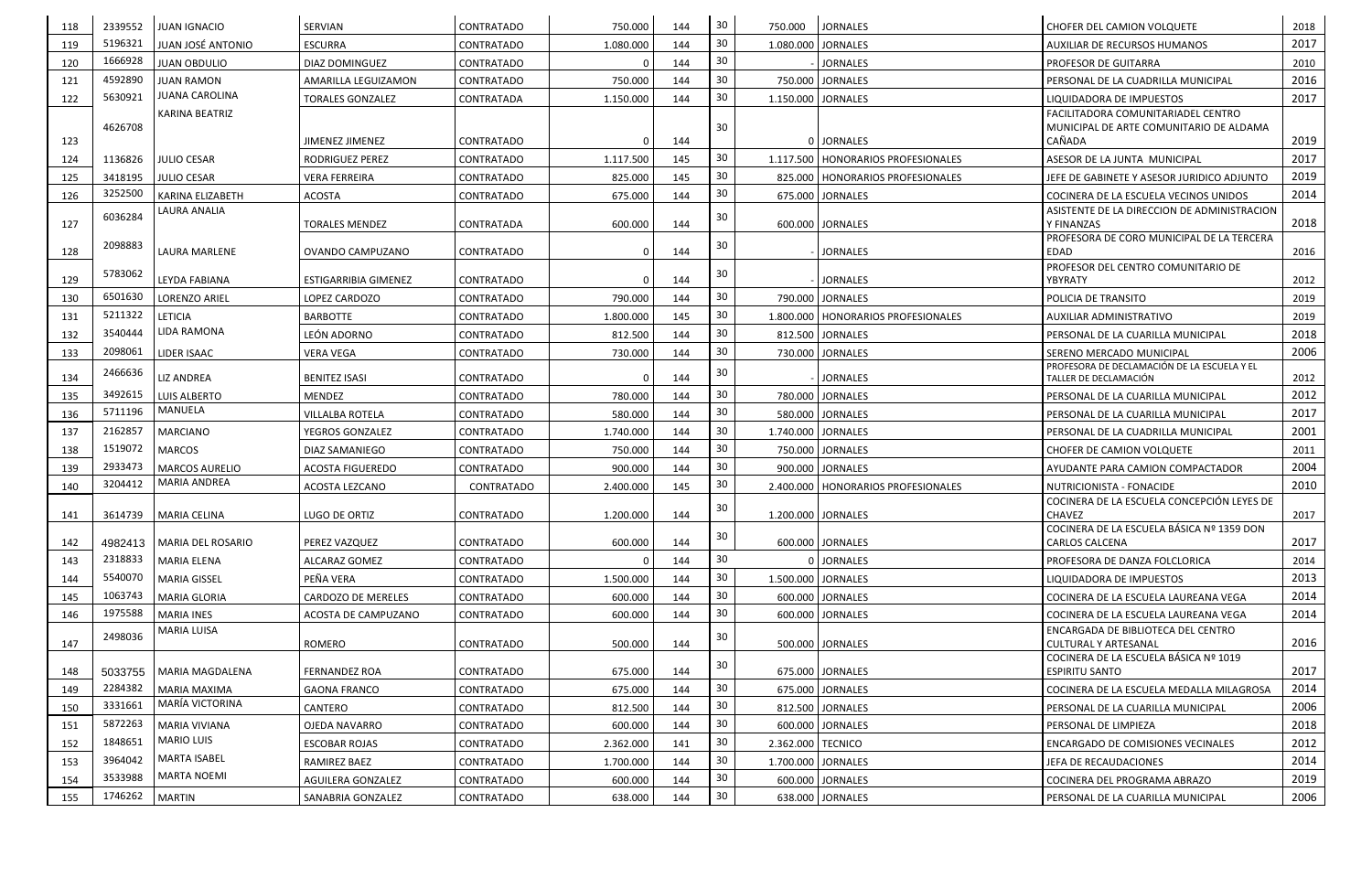|     | 5262483 | <b>MARY ESTER</b>       |                           |                   |              |     |    |                     |                                         | <b>PROFESORA DEL CENTRO COMUNITARIO</b>                                     |      |
|-----|---------|-------------------------|---------------------------|-------------------|--------------|-----|----|---------------------|-----------------------------------------|-----------------------------------------------------------------------------|------|
| 156 |         |                         | DELGADO RIQUELME          | CONTRATADO        | 400.000      | 144 | 30 |                     | 400.000 JORNALES                        | MUNICIPAL DE ARTE DE YVYRATY                                                | 2018 |
| 157 | 3354855 | <b>MAXIMO DANIEL</b>    | <b>ORTEGA AYALA</b>       | <b>CONTRATADO</b> | 2.500.000    | 141 | 30 |                     | 2.500.000 JORNALES                      | <b>DIRECTOR DE TRANSITO</b>                                                 | 2016 |
| 158 | 1026790 | MEDARDO SALUSTIANO      | <b>BOGADO GONZALEZ</b>    | <b>CONTRATADO</b> | 5.500.000    | 145 | 30 |                     | 5.500.000   HONORARIOS PROFESIONALES    | ASESOR ECONÓMICO Y CONTADOR                                                 | 2007 |
| 159 | 1754110 | <b>MERCEDES</b>         | ALVAREZ                   | CONTRATADO        | 638.000      | 144 | 30 |                     | 638.000 JORNALES                        | LIMPIADORA DE LA INSTITUCIÓN                                                | 2006 |
| 160 | 619291  | MIGUEL ÁNGEL            | RODRÍGUEZ FERNANDEZ       | <b>CONTRATADO</b> | 5.000.000    | 141 | 30 | 5.000.000   TECNICO |                                         | DIRECTOR DE RECAUDACIÓN                                                     | 2012 |
| 161 | 2046954 | <b>MIRIAN ELISA</b>     | <b>CHAVEZ DE CORONEL</b>  | <b>CONTRATADO</b> | 650.000      | 144 | 30 |                     | 650.000 JORNALES                        | <b>COBRADORA DE MERCADO</b>                                                 | 2009 |
| 162 | 2943206 | <b>MIRTHA</b>           | <b>INSFRAN</b>            | <b>CONTRATADO</b> | 1.072.500    | 144 | 30 |                     | 1.072.500 JORNALES                      | LIMPIADORA JUNTA MUNICIPAL                                                  | 2001 |
| 163 | 2122790 | MIRYAN                  | ARZAMENDIA                | <b>CONTRATADO</b> | 812.500      | 144 | 30 |                     | 812.500 JORNALES                        | PERSONAL DE LA CUARILLA MUNICIPAL                                           | 2001 |
| 164 | 3854793 | MILNER RODRIGO          | <b>FRANCO ALEMAN</b>      | <b>CONTRATADO</b> | 650000       | 144 | 30 |                     | 650.000 JORNALES                        | CHOFFER DE LA DIRECCION DE OBRAS                                            | 2011 |
| 165 | 3228515 | NATALIA NOEMÍ           | <b>CÁCERES GAONA</b>      | <b>CONTRATADO</b> | 2.100.000    | 145 | 30 |                     | 2.100.000   HONORARIOS PROFESIONALES    | NUTRICIONISTA - FONACIDE                                                    | 2014 |
| 166 | 5206211 | <b>NESTOR</b>           | VILLASBOA PÉREZ           | <b>CONTRATADO</b> | 750.000      | 144 | 30 |                     | 750.000 JORNALES                        | ASISTENTE DE AGRICULTURA                                                    | 2019 |
| 167 | 1432314 | NICASIO DEL PILAR       | <b>OVIEDO</b>             | <b>CONTRATADO</b> | 812.500      | 144 | 30 |                     | 812.500 JORNALES                        | PERSONAL DE LA CUARILLA MUNICIPAL                                           | 2012 |
|     | 569379  |                         |                           |                   |              |     | 30 |                     |                                         | PROFESORA DE LITERATUTA DE LA ESCUELA DE                                    |      |
| 168 |         | <b>NIDIA</b>            | SANABRIA DE SANTANDER     | CONTRATADO        |              | 144 |    |                     | 0 JORNALES                              | DECLAMACIÓN                                                                 | 2001 |
| 169 | 928582  | NIDIA EULOGIA           | <b>ACOSTA DE PEREZ</b>    | <b>CONTRATADO</b> | 638.000      | 144 | 30 |                     | 638.000 JORNALES                        | LIMPIADORA DE LA INSTITUCIÓN                                                | 2006 |
| 170 | 3516113 | <b>NIDIA RAQUEL</b>     | <b>MEZA ROBLES</b>        | CONTRATADO        | 600.000      | 144 | 30 |                     | 600.000 JORNALES                        | COCINERA DE LA ESCUELA CONCEPCIÓN LEYES DE<br><b>CHAVEZ</b>                 | 2014 |
| 171 | 3524751 | NILDA ANTONIA           | <b>RICHER CHAVEZ</b>      | <b>CONTRATADO</b> | 2.100.000    | 144 | 30 | 2.100.000           | <b>JORNALES</b>                         | SECRETARIA DE DEPARTAMENTO DE SUMINISTRO                                    | 2017 |
|     |         | NILDA BEATRIZ           |                           |                   |              |     |    |                     |                                         | <b>ENCARGADA DE COMERCIALIZACIÓN DE</b>                                     |      |
| 172 | 2215348 |                         | <b>GUTIERREZ DE ARCE</b>  | <b>CONTRATADO</b> | 250.000      | 144 | 30 |                     | 250.000 JORNALES                        | <b>PRODUCTOS ARTESANALES</b>                                                | 2018 |
| 173 | 3982589 | NILDA CONCEPCION        | <b>GONZALEZ CABALLERO</b> | <b>CONTRATADO</b> | 2.700.000    | 145 | 30 |                     | 2.200.000   HONORARIOS PROFESIONALES    | DIRECTORA DE SALUBRIDAD E HIGIENE                                           | 2016 |
| 174 | 3982589 | NILDA CONCEPCION        | <b>GONZALEZ CABALLERO</b> | CONTRATADO        |              | 133 | 30 | 500.000             | <b>BONIFICACIONES Y GRATIFICACIONES</b> | DIRECTORA DE SALUBRIDAD E HIGIENE                                           | 2016 |
| 175 | 4132772 | NINIVE MARIA ALEJANDRA  | <b>ARCE CHAMORRO</b>      | <b>CONTRATADO</b> |              | 144 | 30 |                     | <b>JORNALES</b>                         | <b>PROFESORA DE DANZA JAZZ</b>                                              | 2010 |
| 176 | 3448169 | NOELIA ISIDORA          | SALINAS CABAÑAS           | <b>CONTRATADO</b> | 665.000      | 144 | 30 |                     | 665.000 JORNALES                        | <b>RECEPCIONISTA</b>                                                        | 2004 |
| 177 | 3303069 | <b>NORMA BEATRIZ</b>    | <b>PEREZ RUIZ</b>         | <b>CONTRATADO</b> | 675.000      | 144 | 30 |                     | 675.000 JORNALES                        | COCINERA DE LA ESCUELA URUNDE'Y                                             | 2014 |
| 178 | 2103153 | <b>OSCAR ARSENIO</b>    | ALVARENGA CABAÑAS         | CONTRATADO        | 812.500      | 144 | 30 |                     | 812.500 JORNALES                        | PERSONAL DE LA CUARILLA MUNICIPAL                                           | 2017 |
| 179 | 2128046 | <b>OSCAR</b>            | <b>ALFONSO CACERES</b>    | <b>CONTRATADO</b> | 750.000      | 144 | 30 |                     | 750.000 JORNALES                        | <b>ENCARGADO DE LIMPIADORES DE LA INSTITUCIÓN</b>                           | 2019 |
|     | 4218576 |                         |                           |                   |              |     | 30 |                     |                                         | <b>ENCARGADO DE MANTENIMIENTO Y</b>                                         |      |
| 180 |         | OSCAR ASUNCIÓN<br>PABLO | RODRIGUEZ ORTIZ           | CONTRATADO        | $\mathbf{0}$ | 144 |    |                     | <b>JORNALES</b>                         | <b>REPARACIONES DE REP. MUNIC</b>                                           | 2016 |
| 181 | 1245050 |                         | <b>ROA</b>                | CONTRATADO        | 1.700.000    | 144 | 30 |                     | 1.700.000 JORNALES                      | DIRECTOR DEL MERCADO MUNICIPAL<br>PROFESORA DE DECLAMACIÓN DE LA ESCUELA DE | 2016 |
| 182 | 1697871 | PAOLA MARIA             | ROJAS PANIAGUA            | CONTRATADO        | $\mathbf{0}$ | 144 | 30 |                     | <b>JORNALES</b>                         | DECLAMACIÓN                                                                 | 2010 |
|     | 3974912 |                         |                           |                   |              |     | 30 |                     |                                         | PROFESORA DEL CENTRO COMUNITARIO DEL ARTE                                   |      |
| 183 |         | PAOLA ASUNCIÓN          | <b>ZARZA VEGA</b>         | CONTRATADO        | $\Omega$     | 144 |    |                     | <b>JORNALES</b>                         | DE YBYRATY                                                                  | 2012 |
| 184 | 5773333 | <b>PEDRO ARIEL</b>      | <b>MARTINEZ RUIZ</b>      | CONTRATADO        | 790.000      | 144 | 30 |                     | 790.000 JORNALES                        | POLICIA DE TRANSITO                                                         | 2019 |
| 185 | 1489727 | <b>PORFIRIA</b>         | LÓPEZ DE MORENO           | CONTRATADO        | 649.000      | 144 | 30 |                     | 649.000 JORNALES                        | LIMPIADORA DE LA INSTITUCIÓN                                                | 2007 |
| 186 | 713751  | PORFIRIO SAMUEL         | <b>CACERES REINOZZO</b>   | CONTRATADO        | 460.000      | 144 | 30 |                     | 460.000 JORNALES                        | SERENO DE CAPEDI                                                            | 2004 |
| 187 | 1391518 | <b>PROFIRIO</b>         | GONZALEZ                  | CONTRATADO        | 812.500      | 144 | 30 |                     | 812.500 JORNALES                        | PERSONAL DE CUADRILLA MUNICIPAL                                             | 2019 |
| 188 | 2315455 | <b>RAFAELA</b>          | <b>BARBOTTE DE YEGROS</b> | CONTRATADO        | 750.000      | 144 | 30 |                     | 750.000 JORNALES                        | ASISTENDE DE LA SECRETARIA DE LA MUJER                                      | 2016 |
| 189 | 1771781 | <b>RAMON</b>            | <b>BENITEZ ESCOBAR</b>    | CONTRATADO        | 890.000      | 144 | 30 |                     | 890.000 JORNALES                        | <b>INSPECTOR DE TRANSITO</b>                                                | 2001 |
| 190 | 1713845 | RAMON ARTEMIO           | ALDAMA CENTURIÓN          | CONTRATADO        | 1.650.000    | 145 | 30 |                     | 1.650.000   HONORARIOS PROFESIONALES    | ASESOR JURIDICO DPTO DE SALUBRIDAD                                          | 2014 |
| 191 | 1898186 | RAMONA                  | ORTIZ OJEDA               | CONTRATADO        | 2.362.070    | 144 | 30 |                     | 2.362.070 JORNALES                      | <b>ENCARGADA DE SECRETARIA DE ACCION SOCIAL</b>                             | 2010 |
| 192 | 1667958 | <b>REGIS</b>            | CABAÑAS RIVEROS           | CONTRATADO        | 672.000      | 144 | 30 |                     | 672.000 JORNALES                        | <b>SERENO MUNICIPAL</b>                                                     | 2015 |
| 193 | 4635983 | REINALDO                | <b>ALFONSO RUIZ DIAZ</b>  | CONTRATADO        | 812.500      | 144 | 30 |                     | 812.500 JORNALES                        | PERSONAL DE LA CUADRILLA MUNICIPAL                                          | 2017 |
| 194 | 5024267 | <b>RICARDO</b>          | <b>GAONA</b>              | CONTRATADO        | 1.200.000    | 144 | 30 |                     | 1.200.000 JORNALES                      | <b>CHOFER DE CODENI</b>                                                     | 2017 |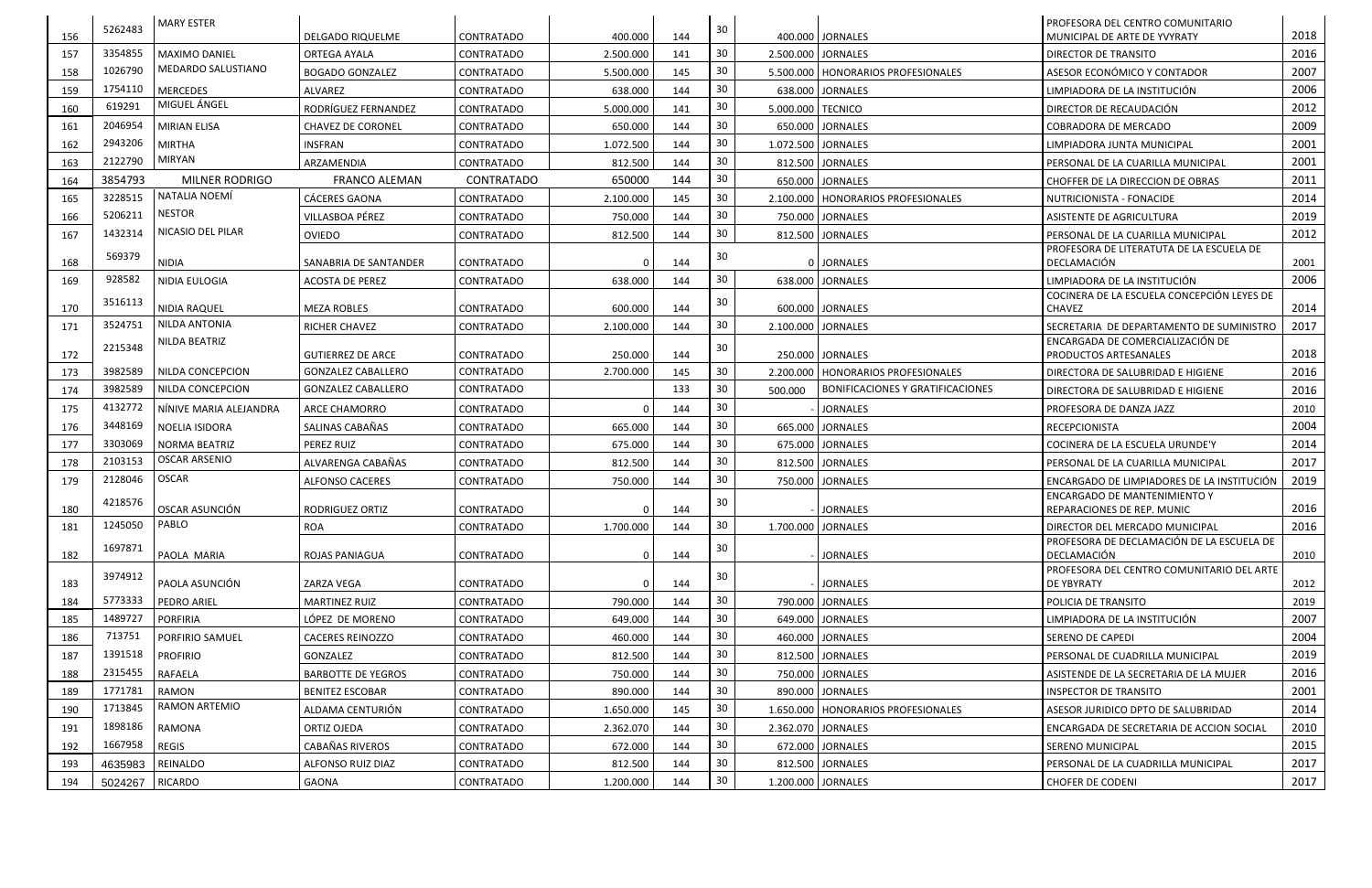| 195 |         | 5222450 RICARDO ANDRES | ACOSTA GUAYUAN            | <b>CONTRATADO</b> | 1650000     | 145 | 30 |           | 1.650.000 HONORARIOS PROFESIONALES   | <b>DIBUJANTE</b>                                                                                        | 2019 |
|-----|---------|------------------------|---------------------------|-------------------|-------------|-----|----|-----------|--------------------------------------|---------------------------------------------------------------------------------------------------------|------|
| 196 | 4387304 | <b>ROBERT DAMIR</b>    | JARA MARECOS              | CONTRATADO        | $\Omega$    | 144 | 30 |           | <b>JORNALES</b>                      | PROFESOR DE GUITARRA                                                                                    | 2013 |
| 197 | 4186368 | <b>ROBERTO RAMON</b>   | <b>GONZALEZ ROMAN</b>     | <b>CONTRATADO</b> | $\Omega$    | 144 | 30 |           | <b>JORNALES</b>                      | PROFESOR DE TEORIA TEATRAL DE LA ESCUELA DE<br>TEATRO                                                   | 2011 |
| 198 | 4109409 | RODOLFO                | VILLASBOA PÉREZ           | <b>CONTRATADO</b> | 1.400.000   | 145 | 30 |           | 1.400.000   HONORARIOS PROFESIONALES | ENCARGADO DEL DEPARTAMENTO DE<br><b>AGRICULTURA</b>                                                     | 2017 |
| 199 | 6258341 | <b>RODRIGO FABIAN</b>  | LEÓN FRETES               | <b>CONTRATADO</b> | 812.500     | 144 | 30 |           | 812.500 JORNALES                     | PERSONAL DE LA CUADRILLA MUNICIPAL                                                                      | 2017 |
| 200 | 4981501 | ROMINA                 | <b>FLORENTIN MEDINA</b>   | CONTRATADO        | $\Omega$    | 144 | 30 |           | <b>JORNALES</b>                      | AUXILIAR DE OBRAS                                                                                       | 2011 |
| 201 | 3331686 | <b>RONNY EMILIO</b>    | AMARILLA RIVEROS          | CONTRATADO        | 825.000     | 144 | 30 |           | 825.000 JORNALES                     | <b>CHOFER DE TRACTOR AGRICOLA</b>                                                                       | 2011 |
| 202 | 5383925 | <b>RUTH MARIZA</b>     | <b>TORRES GOMEZ</b>       | <b>CONTRATADO</b> |             | 144 | 30 |           | <b>JORNALES</b>                      | PROFESORA AUXILIAR DE DANZA FOLCLORICA                                                                  | 2013 |
| 203 | 1961195 | <b>SANTIAGO</b>        | <b>ESCOBAR PRESENTADO</b> | <b>CONTRATADO</b> | 667.000     | 144 | 30 |           | 667.000 JORNALES                     | SERENO POLIDEPORTIVO MUNICIPAL                                                                          | 1985 |
| 204 | 1282634 | SANTOS                 | ROJAS ORTEGA              | CONTRATADO        | 590.000     | 144 | 30 |           | 590.000 JORNALES                     | SERENO MUNICIPAL (ESCUELA YBYRATY)                                                                      | 2006 |
| 205 | 5626941 | SERGIO DAVID           | <b>FRETES OVELAR</b>      | CONTRATADO        | 750.000     | 144 | 30 |           | 750.000 JORNALES                     | ENCARGADO DE LA SECRETARIA DE LA JUVENTUD                                                               | 2019 |
| 206 | 3534668 | <b>SILVINA</b>         | LOPEZ RUIZ DIAZ           | <b>CONTRATADO</b> | 600.000     | 144 | 30 |           | 600.000   JORNALES                   | COCINERA DE LA ESCUELA BÁSICA Nº 1359 DON<br>CARLOS CALCENA                                             | 2017 |
| 207 | 1094356 | SINDULFO               | <b>GONZALEZ MENDEZ</b>    | CONTRATADO        | 2.200.000   | 144 | 30 | 2.200.000 | <b>JORNALES</b>                      | <b>CHOFER DEL CAMION BOLQUETE</b>                                                                       | 2017 |
| 208 | 3493490 | <b>TOMAS</b>           | <b>MORINIGO</b>           | CONTRATADO        | 1.800.000   | 144 | 30 |           | 1.800.000 JORNALES                   | AYUDANTE CAMION COMPACTADOR                                                                             | 2010 |
| 209 | 6261909 | <b>TEOFILO ABRAHAN</b> | <b>ARCE ESTIGARRIBIA</b>  | CONTRATADO        | $\Omega$    | 144 | 30 |           | 0 JORNALES                           | FACILITADORA COMUNITARIA DEL CENTRO<br>MUNICIPAL DE ARTE COMUNITARIO DE LA<br>ESCUELA BASICA VALLE KARE | 2019 |
| 210 | 993957  | <b>VICENTE JAVIER</b>  | MUÑOZ                     | CONTRATADO        | 750.000     | 144 | 30 |           | 750.000 JORNALES                     | <b>CHOFER TRACTOR BOBCAT</b>                                                                            | 2019 |
| 211 | 2082599 | <b>VICTOR ARMANDO</b>  | <b>COLMAN ROJAS</b>       | CONTRATADO        | 750.000     | 144 | 30 |           | 750.000 JORNALES                     | SERENO DEL CENTRO CULTURAL                                                                              | 2006 |
| 212 | 998955  | VICTOR ESTEBAN RAMON   | <b>GAONA SERVIN</b>       | <b>CONTRATADO</b> | 800.000     | 144 | 30 |           | 800.000 JORNALES                     | CHOFER DE LA JUNTA MUNICIPAL                                                                            | 2014 |
| 213 | 696705  | <b>VICTOR RAMON</b>    | <b>FERNANDEZ FRIZZOTI</b> | CONTRATADO        | 790.000     | 144 | 30 |           | 790.000 JORNALES                     | <b>INSPECTOR DE TRANSITO</b>                                                                            | 2001 |
| 214 | 1501251 | VIRGINIO               | MEDINA                    | <b>CONTRATADO</b> | 812.500     | 144 | 30 |           | 812.500 JORNALES                     | SERENO MUNICIPAL                                                                                        | 2001 |
| 215 | 1992919 | <b>WILBERTO</b>        | <b>FLORENTIN</b>          | <b>CONTRATADO</b> | 812.500     | 144 | 30 |           | 812.500 JORNALES                     | PERSONAL DE LA CUARILLA MUNICIPAL                                                                       | 2016 |
| 216 | 4332083 | WILSON                 | PEREZ YEGROS              | CONTRATADO        | 790.000     | 144 | 30 |           | 790.000 JORNALES                     | <b>INSPECTOR DE TRANSITO</b>                                                                            | 2016 |
| 217 | 5628204 | <b>WILSON FABIAN</b>   | <b>GONZALEZ</b>           | <b>CONTRATADO</b> | 812.500     | 144 | 30 |           | 812.500 JORNALES                     | <b>SERENO MUNICIPAL</b>                                                                                 | 2009 |
| 218 | 2020563 | <b>WILFRIDO</b>        | <b>FERREIRA</b>           | <b>CONTRATADO</b> | 858.000     | 144 | 30 |           | 858.000 JORNALES                     | PERSONAL DE LA CUARILLA MUNICIPAL                                                                       | 2020 |
| 219 | 4448513 | DIEGO AMIR             | <b>MONTIEL DUARTE</b>     | CONTRATADO        | 2.018       | 144 | 30 |           | 2.018 JORNALES                       | PROF. DE SEMINARIO DE LA ESC. DE TEATRO                                                                 | 2018 |
| 220 | 4132760 | YANINA ALEJANDRA       | <b>ARCE CHAMORRO</b>      | CONTRATADO        |             | 144 | 30 |           | <b>JORNALES</b>                      | PROFESORA AUXILIAR DE DANZA JAZZ                                                                        | 2015 |
| 221 | 4362485 | YGNACIA RAMONA         | <b>TORRES GODOY</b>       | CONTRATADO        | $\Omega$    | 145 | 30 |           | 0   HONORARIOS PROFESIONALES         | DIRECTORA INTERINA DE OBRAS                                                                             | 2019 |
| 222 | 2369845 | ZUNILDA                | LEGUIZAMÓN ESTECHE        | CONTRATADO        | $\mathbf 0$ | 144 | 30 |           | 0 JORNALES                           | PROFESORA DE DICCIÓN Y DECLAMACIÓN DE LA<br><b>ESCUELA DE TEATRO</b>                                    | 1997 |

**CONTRATADOS** 188.009.833 188.009.833

|                       | 124.753.317 |
|-----------------------|-------------|
|                       | 296.005.673 |
|                       | 420.758.990 |
| <b>COMISIONADOS F</b> | 1.080.000   |
| <b>COMISIONADOS I</b> | 4.600.000   |
| <b>PFRMANFNTFS</b>    | 227.069.157 |
| <b>CONTRATADOS</b>    | 188.009.833 |
|                       |             |